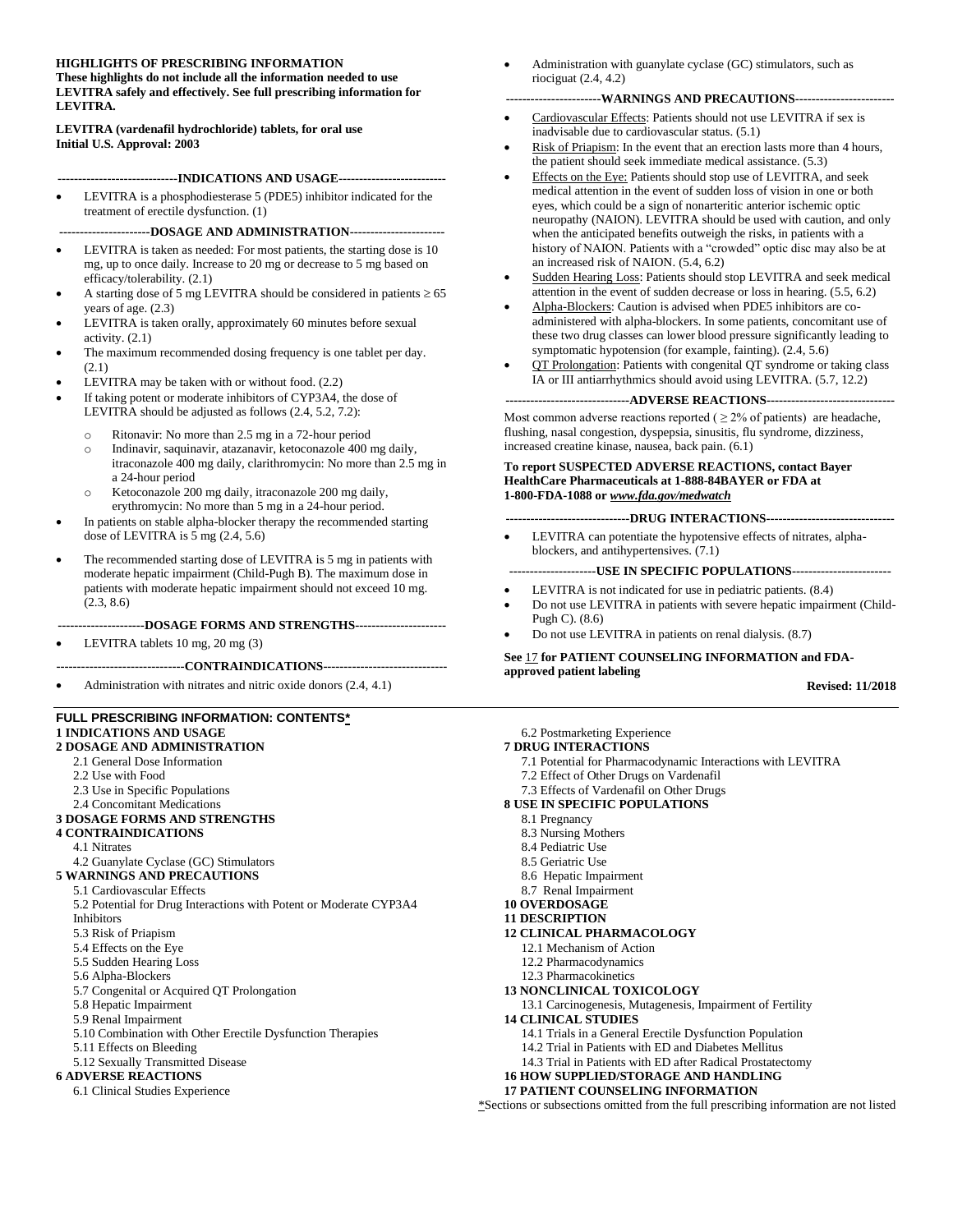# **FULL PRESCRIBING INFORMATION**

# **1 INDICATIONS AND USAGE**

LEVITRA<sup>®</sup> is indicated for the treatment of erectile dysfunction.

# **2 DOSAGE AND ADMINISTRATION**

## **2.1 General Dose Information**

For most patients, the recommended starting dose of LEVITRA is 10 mg, taken orally, as needed, approximately 60 minutes before sexual activity. The dose may be increased to a maximum recommended dose of 20 mg or decreased to 5 mg based on efficacy and side effects. The maximum recommended dosing frequency is once per day. Sexual stimulation is required for a response to treatment.

## **2.2 Use with Food**

LEVITRA can be taken with or without food.

## **2.3 Use in Specific Populations**

*Geriatrics:* A starting dose of 5 mg LEVITRA should be considered in patients  $\geq 65$  years of age *[see Use in Specific Populations (8.5)].*

*Hepatic Impairment:* For patients with moderate hepatic impairment (Child-Pugh B), a starting dose of 5 mg LEVITRA is recommended. The maximum dose in patients with moderate hepatic impairment should not exceed 10 mg.

Do not use LEVITRA in patients with severe hepatic impairment (Child-Pugh C) [*see Warnings and Precautions (5.8), Use in Specific Populations (8.6) and Clinical Pharmacology (12.3)]*.

*Renal Impairment:* Do not use LEVITRA in patients on renal dialysis *[see Warnings and Precautions (5.9), Use in Specific Populations (8.7) and Clinical Pharmacology (12.3)].*

### **2.4 Concomitant Medications**

**Nitrates:** Concomitant use with nitrates and nitric oxide donors in any form is contraindicated *[see Contraindications (4.1)]*.

**Guanylate Cyclase (GC) Stimulators, such as riociguat**: Concomitant use is contraindicated *[see Contraindications (4.2)].*

**CYP3A4 Inhibitors:** The dosage of LEVITRA may require adjustment in patients receiving potent CYP3A4 inhibitors such as ketoconazole, itraconazole, ritonavir, indinavir, saquinavir, atazanavir, and clarithromycin as well as in other patients receiving moderate CYP3A4 inhibitors such as erythromycin *[see Drug Interactions (7.2)].* For ritonavir, a single dose of 2.5 mg LEVITRA should not be exceeded in a 72-hour period. For indinavir, saquinavir, atazanavir, ketoconazole 400 mg daily, itraconazole 400 mg daily, and clarithromycin, a single dose of 2.5 mg LEVITRA should not be exceeded in a 24-hour period. For ketoconazole 200 mg daily, itraconazole 200 mg daily, and erythromycin, a single dose of 5 mg LEVITRA should not be exceeded in a 24-hour period.

**Alpha-Blockers:** In those patients who are stable on alpha-blocker therapy, phosphodiesterase type 5 (PDE5) inhibitors should be initiated at the lowest recommended starting dose. Concomitant treatment should be initiated only if the patient is stable on his alpha-blocker therapy. Stepwise increase in alpha-blocker dose may be associated with further lowering of blood pressure in patients taking a phosphodiesterase (PDE5) inhibitor including vardenafil. In those patients who are stable on alpha-blocker therapy, LEVITRA should be initiated at a dose of 5 mg (2.5 mg when used concomitantly with certain CYP3A4 inhibitors). *[See Warnings and Precautions (5.6)* and *Drug Interactions (7.1).]*

A time interval between dosing should be considered when Levitra is prescribed concomitantly with alpha-blocker therapy *[see Clinical Pharmacology (12.2)].*

# **3 DOSAGE FORMS AND STRENGTHS**

LEVITRA is formulated as orange, round, film-coated tablets with "BAYER" cross debossed on one side and "10" and "20" on the other side corresponding to 10 mg, and 20 mg of vardenafil, respectively.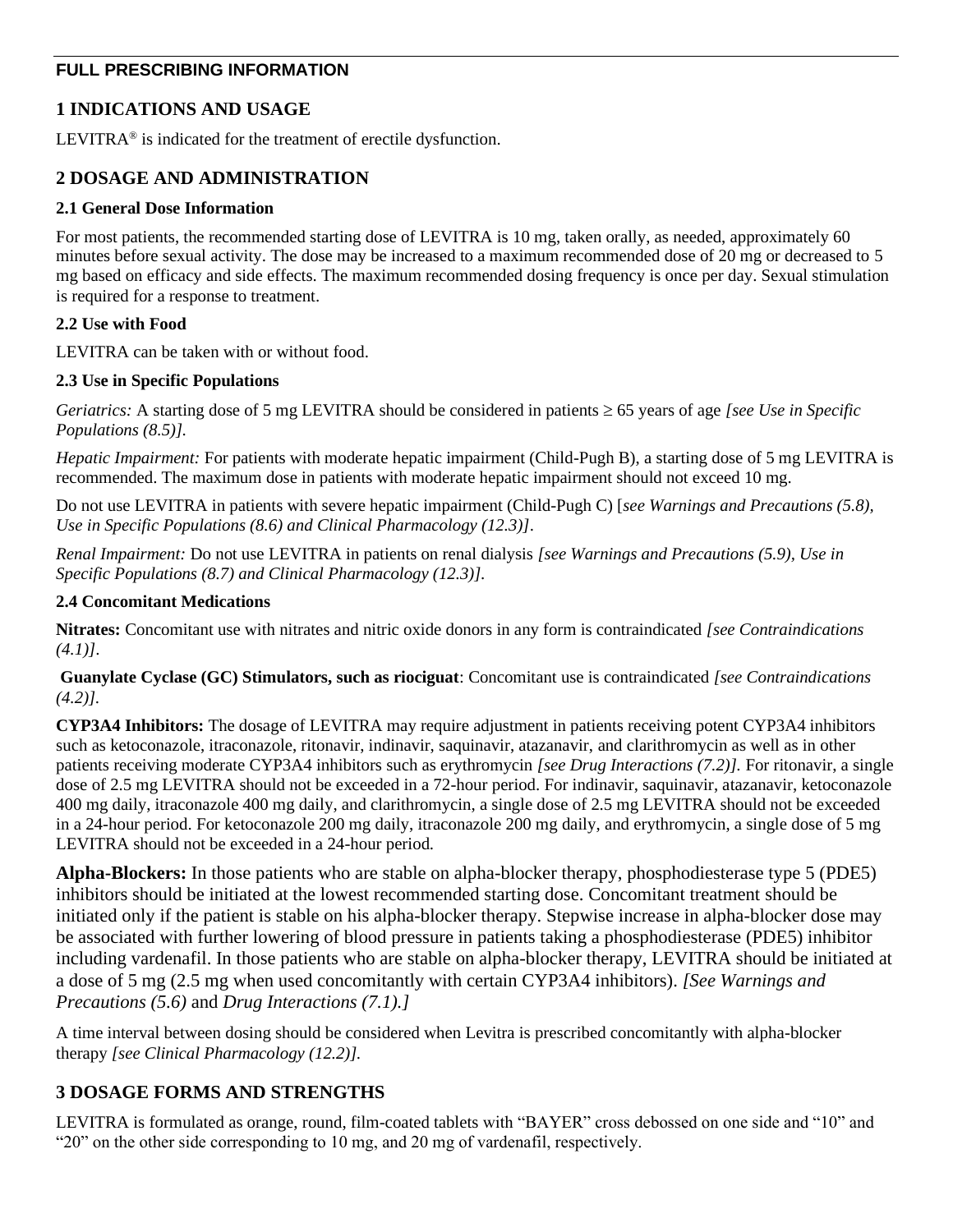# **4 CONTRAINDICATIONS**

### **4.1 Nitrates**

Administration of LEVITRA with nitrates (either regularly and/or intermittently) and nitric oxide donors is contraindicated *[see Clinical Pharmacology (12.2)]*. Consistent with the effects of PDE5 inhibition on the nitric oxide/cyclic guanosine monophosphate pathway, PDE5 inhibitors, including LEVITRA, may potentiate the hypotensive effects of nitrates. A suitable time interval following dosing of LEVITRA for the safe administration of nitrates or nitric oxide donors has not been determined.

### **4.2 Guanylate Cyclase (GC) Stimulators**

Do not use LEVITRA in patients who are using a GC stimulator, such as riociguat. PDE5 inhibitors, including LEVITRA may potentiate the hypotensive effects of GC stimulators.

# **5 WARNINGS AND PRECAUTIONS**

The evaluation of erectile dysfunction should include a medical assessment, a determination of potential underlying causes and the identification of appropriate treatment.

Before prescribing LEVITRA, it is important to note the following:

### **5.1 Cardiovascular Effects**

### *General*

Physicians should consider the cardiovascular status of their patients, since there is a degree of cardiac risk associated with sexual activity. Therefore, treatment for erectile dysfunction, including LEVITRA, should not be used in men for whom sexual activity is not recommended because of their underlying cardiovascular status.

There are no controlled clinical data on the safety or efficacy of vardenafil in the following patients; and therefore its use is not recommended until further information is available: unstable angina; hypotension (resting systolic blood pressure of <90 mmHg); uncontrolled hypertension (>170/110 mmHg); recent history of stroke, life-threatening arrhythmia, or myocardial infarction (within the last 6 months); severe cardiac failure.

## *Left Ventricular Outflow Obstruction*

Patients with left ventricular outflow obstruction, (for example, aortic stenosis and idiopathic hypertrophic subaortic stenosis) can be sensitive to the action of vasodilators including PDE5 inhibitors.

## *Blood Pressure Effects*

LEVITRA has systemic vasodilatory properties that resulted in transient decreases in supine blood pressure in healthy volunteers (mean maximum decrease of 7 mmHg systolic and 8 mmHg diastolic) *[see Clinical Pharmacology (12.2)]*. While this normally would be expected to be of little consequence in most patients, prior to prescribing LEVITRA, physicians should carefully consider whether their patients with underlying cardiovascular disease could be affected adversely by such vasodilatory effects.

### **5.2 Potential for Drug Interactions with Potent or Moderate CYP3A4 Inhibitors**

Concomitant administration with potent CYP3A4 inhibitors (such as ritonavir, indinavir, ketoconazole) or moderate CYP3A4 inhibitors (such as erythromycin) increases plasma concentrations of vardenafil. Dosage adjustment is necessary when LEVITRA is administered with certain CYP3A4 inhibitors *[see Dosage and Administration (2.4), Drug Interactions (7.2)].*

Long-term safety information is not available on the concomitant administration of vardenafil with HIV protease inhibitors.

### **5.3 Risk of Priapism**

There have been rare reports of prolonged erections greater than 4 hours and priapism (painful erections greater than 6 hours in duration) for this class of compounds, including vardenafil. In the event that an erection persists longer than 4 hours, the patient should seek immediate medical assistance. If priapism is not treated immediately, penile tissue damage and permanent loss of potency may result.

LEVITRA should be used with caution by patients with anatomical deformation of the penis (such as angulation, cavernosal fibrosis, or Peyronie's disease) or by patients who have conditions that may predispose them to priapism (such as sickle cell anemia, multiple myeloma, or leukemia).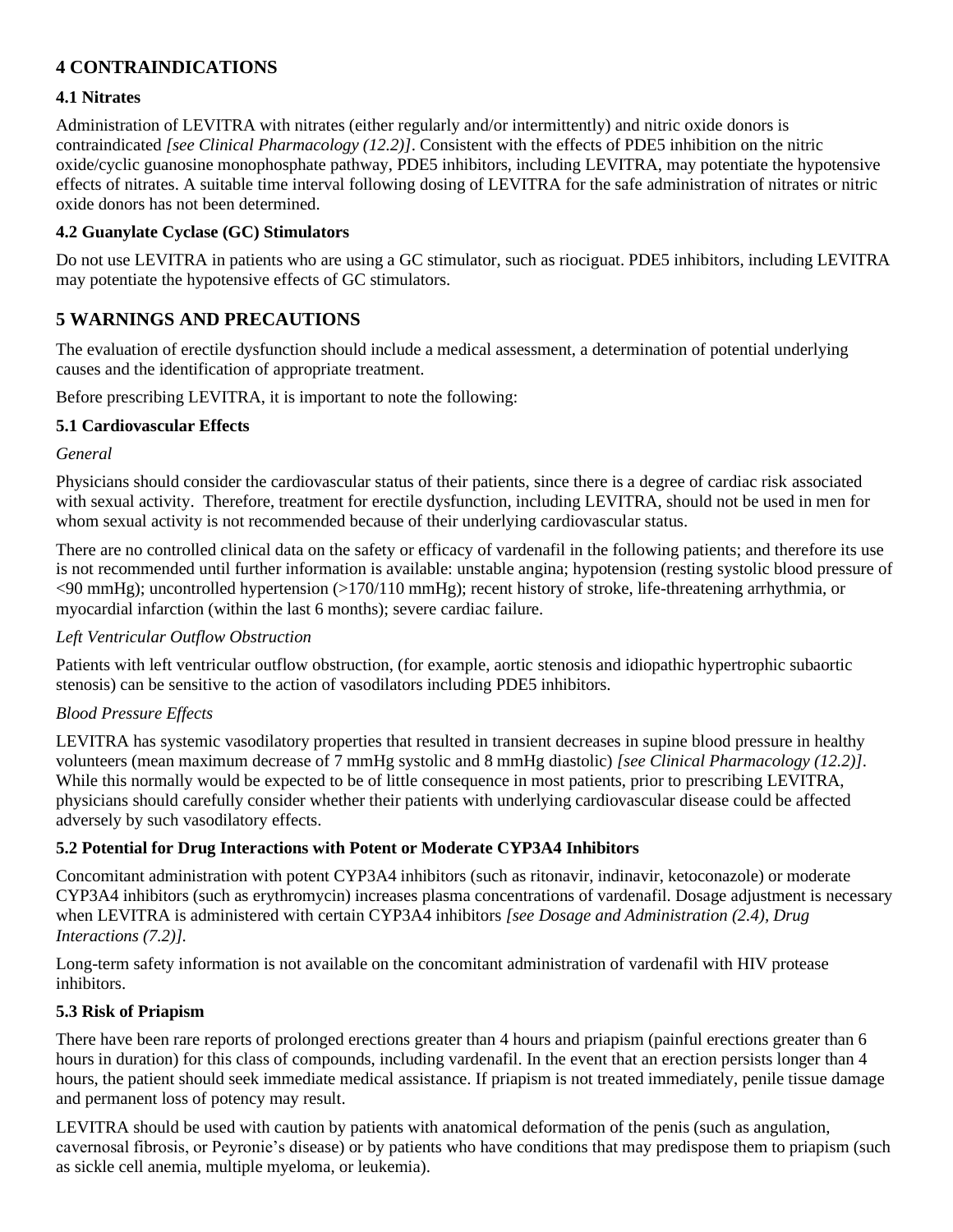# **5.4 Effects on the Eye**

Physicians should advise patients to stop use of all phosphodiesterase type 5 (PDE5) inhibitors, including LEVITRA, and seek medical attention in the event of sudden loss of vision in one or both eyes. Such an event may be a sign of nonarteritic anterior ischemic optic neuropathy (NAION), a rare condition and a cause of decreased vision, including permanent loss of vision, that has been reported rarely postmarketing in temporal association with the use of all PDE5 inhibitors. Based on published literature, the annual incidence of NAION is 2.5–11.8 cases per 100,000 in males aged  $>50$ .

An observational case-crossover study evaluated the risk of NAION when PDE5 inhibitor use, as a class, occurred immediately before NAION onset (within 5 half-lives), compared to PDE5 inhibitor use in a prior time period. The results suggest an approximate 2-fold increase in the risk of NAION, with a risk estimate of 2.15 (95% CI 1.06, 4.34). A similar study reported a consistent result, with a risk estimate of 2.27 (95% CI 0.99, 5.20). Other risk factors for NAION, such as the presence of "crowded" optic disc, may have contributed to the occurrence of NAION in these studies.

Neither the rare postmarketing reports, nor the association of PDE5 inhibitor use and NAION in the observational studies, substantiate a causal relationship between PDE5 inhibitor use and NAION *[see Adverse Reactions (6.2)]*.

Physicians should consider whether their patients with underlying NAION risk factors could be adversely affected by use of PDE5 inhibitors. Individuals who have already experienced NAION are at increased risk of NAION recurrence. Therefore, PDE5 inhibitors, including LEVITRA, should be used with caution in these patients and only when the anticipated benefits outweigh the risks. Individuals with "crowded" optic disc are also considered at greater risk for NAION compared to the general population, however, evidence is insufficient to support screening of prospective users of PDE5 inhibitors, including LEVITRA, for this uncommon condition.

LEVITRA has not been evaluated in patients with known hereditary degenerative retinal disorders, including retinitis pigmentosa, therefore its use is not recommended until further information is available in those patients.

# **5.5 Sudden Hearing Loss**

Physicians should advise patients to stop taking all PDE5 inhibitors, including LEVITRA, and seek prompt medical attention in the event of sudden decrease or loss of hearing. These events, which may be accompanied by tinnitus and dizziness, have been reported in temporal association to the intake of PDE5 inhibitors, including vardenafil. It is not possible to determine whether these events are related directly to the use of PDE5 inhibitors or to other factors *[see Adverse Reactions (6.2)].*

## **5.6 Alpha-Blockers**

Caution is advised when PDE5 inhibitors are co-administered with alpha-blockers. PDE5 inhibitors, including LEVITRA, and alpha-adrenergic blocking agents are both vasodilators with blood-pressure lowering effects. When vasodilators are used in combination, an additive effect on blood pressure may be anticipated. In some patients, concomitant use of these two drug classes can lower blood pressure significantly leading to symptomatic hypotension (for example, fainting) *[see Drug Interactions (7.1) and Clinical Pharmacology (12.2)]*. Consideration should be given to the following:

- Patients should be stable on alpha-blocker therapy prior to initiating a PDE5 inhibitor. Patients who demonstrate hemodynamic instability on alpha-blocker therapy alone are at increased risk of symptomatic hypotension with concomitant use of PDE5 inhibitors.
- In those patients who are stable on alpha-blocker therapy, PDE5 inhibitors should be initiated at the lowest recommended starting dose *[see Dosage and Administration (2.4)]*.
- In those patients already taking an optimized dose of PDE5 inhibitor, alpha-blocker therapy should be initiated at the lowest dose. Stepwise increase in alpha-blocker dose may be associated with further lowering of blood pressure in patients taking a PDE5 inhibitor.
- Safety of combined use of PDE5 inhibitors and alpha-blockers may be affected by other variables, including intravascular volume depletion and other anti-hypertensive drugs.

# **5.7 Congenital or Acquired QT Prolongation**

In a study of the effect of LEVITRA on QT interval in 59 healthy males *[see Clinical Pharmacology (12.2)]*, therapeutic (10 mg) and supratherapeutic (80 mg) doses of vardenafil and the active control moxifloxacin (400 mg) produced similar increases in  $OT_c$  interval. A postmarketing study evaluating the effect of combining LEVITRA with another drug of comparable QT effect showed an additive QT effect when compared with either drug alone *[see Clinical Pharmacology*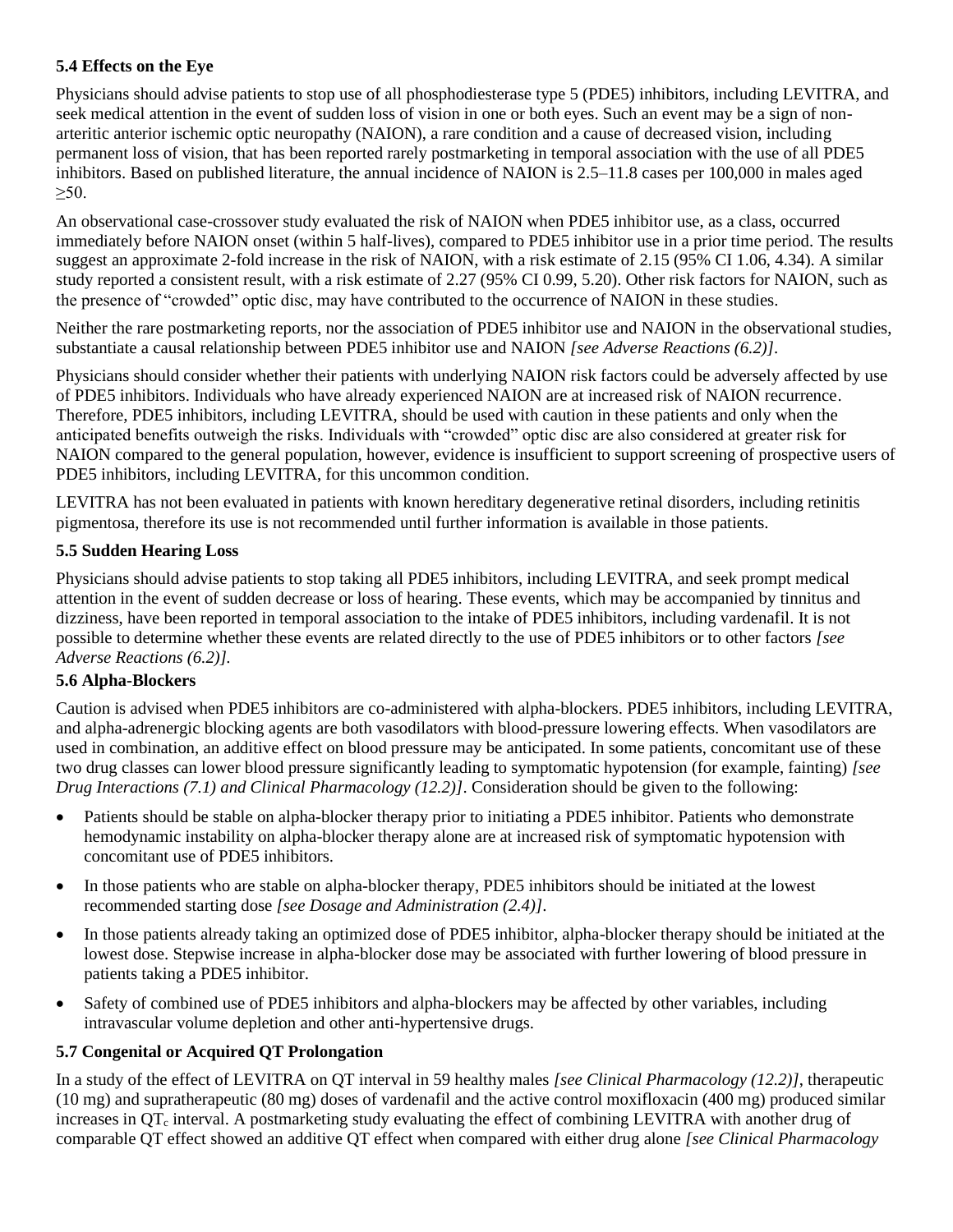*(12.2)]*. These observations should be considered in clinical decisions when prescribing LEVITRA to patients with known history of QT prolongation or patients who are taking medications known to prolong the QT interval.

Patients taking Class 1A (for example. quinidine, procainamide) or Class III (for example, amiodarone, sotalol) antiarrhythmic medications or those with congenital QT prolongation, should avoid using LEVITRA.

# **5.8 Hepatic Impairment**

Dosage adjustment is necessary in patients with moderate hepatic impairment (Child-Pugh B). Do not use LEVITRA in patients with severe (Child-Pugh C) hepatic impairment. *[See Dosage and Administration (2.3) Clinical Pharmacology (12.3)] and Use in Specific Populations (8.6).]*

# **5.9 Renal Impairment**

Do not use LEVITRA in patients on renal dialysis, as vardenafil has not been evaluated in this population *[see Dosage and Administration (2.3) and Use in Specific Populations (8.7)].*

# **5.10 Combination with Other Erectile Dysfunction Therapies**

The safety and efficacy of LEVITRA used in combination with other treatments for erectile dysfunction have not been studied. Therefore, the use of such combinations is not recommended.

# **5.11 Effects on Bleeding**

In humans, vardenafil alone in doses up to 20 mg does not prolong the bleeding time. There is no clinical evidence of any additive prolongation of the bleeding time when vardenafil is administered with aspirin. LEVITRA has not been administered to patients with bleeding disorders or significant active peptic ulceration. Therefore LEVITRA should be administered to these patients after careful benefit-risk assessment.

# **5.12 Sexually Transmitted Disease**

The use of LEVITRA offers no protection against sexually transmitted diseases. Counseling of patients about protective measures necessary to guard against sexually transmitted diseases, including the Human Immunodeficiency Virus (HIV), should be considered.

# **6 ADVERSE REACTIONS**

The following serious adverse reactions with the use of LEVITRA (vardenafil) are discussed elsewhere in the labeling:

- Cardiovascular Effects *[see Contraindications (4.1) and Warnings and Precautions (5.1)]*
- Priapism *[see Warnings and Precautions (5.3)]*
- Effects on Eye *[see Warnings and Precautions (5.4)]*
- Sudden Hearing Loss *[see Warnings and Precautions (5.5)]*
- QT Prolongation *[see Warnings and Precautions (5.7)]*

# **6.1 Clinical Studies Experience**

Because clinical trials are conducted under widely varying conditions, adverse reaction rates observed in the clinical trials of a drug cannot be directly compared to rates in the clinical trials of another drug and may not reflect the rates observed in practice.

LEVITRA was administered to over 4430 men (mean age 56, range 18-89 years; 81% White, 6% Black, 2% Asian, 2% Hispanic and 9% Other) during controlled and uncontrolled clinical trials worldwide. Over 2200 patients were treated for 6 months or longer and 880 patients were treated for at least 1 year.

In placebo-controlled clinical trials, the discontinuation rate due to adverse events was 3.4% for LEVITRA compared to 1.1% for placebo.

When LEVITRA was taken as recommended in placebo-controlled clinical trials, the following adverse reactions were reported (see Table 1).

**Table 1: Adverse Reactions Reported By ≥2% of Patients Treated with LEVITRA and More Frequent on Drug than Placebo in Fixed and Flexible <sup>a</sup> Dose Randomized, Controlled Trials of 5 mg, 10 mg, or 20 mg Vardenafil**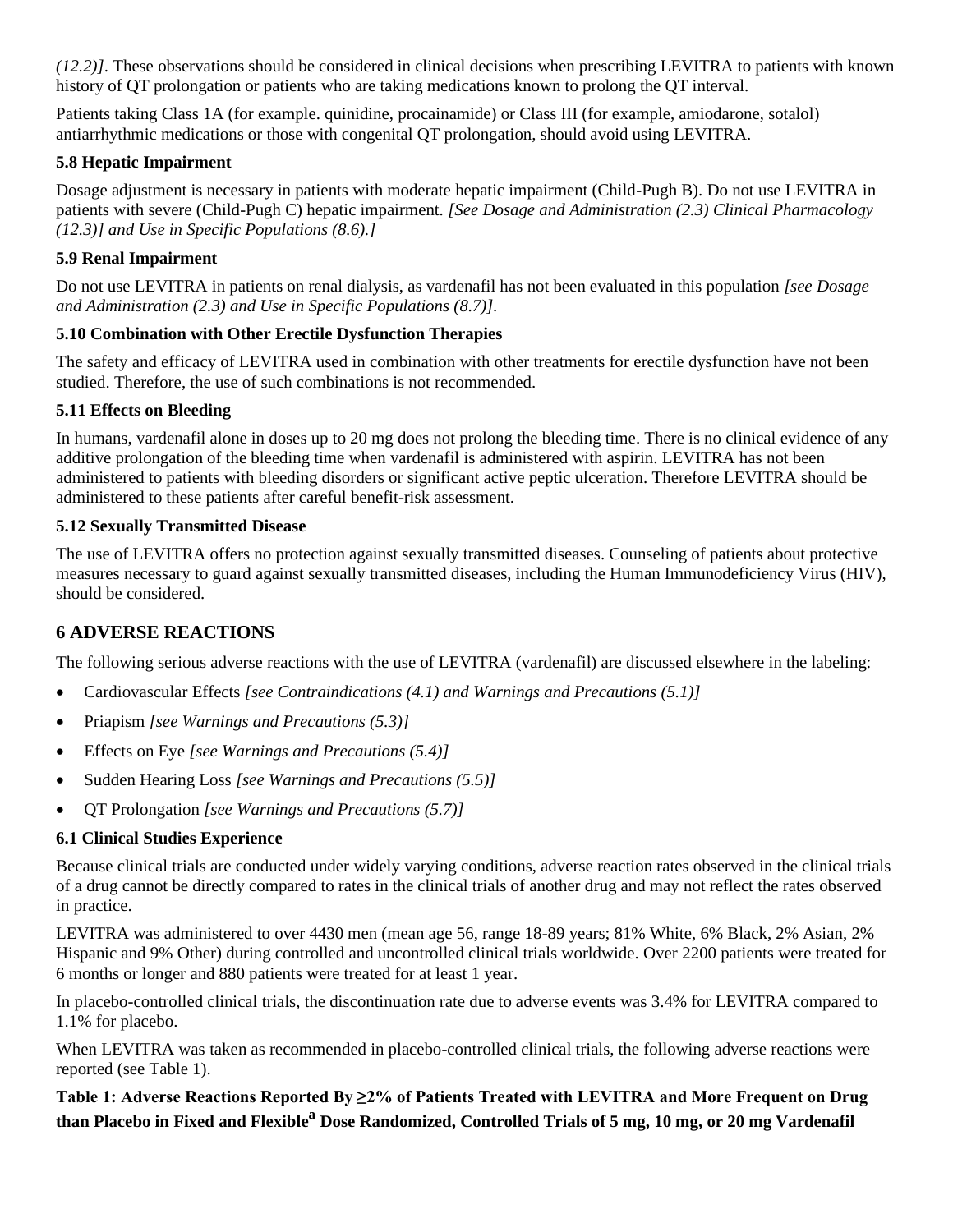| <b>Adverse Reaction</b>        | <b>Percentage of Patients Reporting Reactions</b> |                |  |
|--------------------------------|---------------------------------------------------|----------------|--|
|                                | <b>Placebo</b>                                    | <b>LEVITRA</b> |  |
|                                | $N = 1199$                                        | $N = 2203$     |  |
| Headache                       | 4%                                                | 15%            |  |
| Flushing                       | 1%                                                | 11\%           |  |
| <b>Rhinitis</b>                | 3%                                                | 9%             |  |
| Dyspepsia                      | $1\%$                                             | 4%             |  |
| Accidental Injury <sup>b</sup> | 2%                                                | 3%             |  |
| <b>Sinusitis</b>               | $1\%$                                             | 3%             |  |
| Flu Syndrome                   | 2%                                                | 3%             |  |
| <b>Dizziness</b>               | 1%                                                | 2%             |  |
| Increased Creatine Kinase      | 1%                                                | 2%             |  |
| Nausea                         | 1%                                                | 2%             |  |

a) Flexible dose studies started all patients at LEVITRA 10 mg and allowed decrease in dose to 5 mg or increase in dose to 20 mg based on side effects and efficacy.

b) All the events listed in the above table were deemed to be adverse drug reactions with the exception of accidental injury.

Back pain was reported in 2.0% of patients treated with LEVITRA and 1.7% of patients on placebo.

Placebo-controlled trials suggested a dose effect in the incidence of some adverse reactions (headache, flushing, dyspepsia, nausea, and rhinitis) over the 5 mg, 10 mg, and 20 mg doses of LEVITRA.

**All Vardenafil Studies:** LEVITRA film-coated tablets and vardenafil orally disintegrating tablets have been administered to over 17,000 men (mean age 54.5, range 18–89 years; 70% White, 5% Black, 13% Asian, 4% Hispanic and 8% Other) during controlled and uncontrolled clinical trials worldwide. The number of patients treated for 6 months or longer was 3357, and 1350 patients were treated for at least 1 year.

In the placebo-controlled clinical trials for LEVITRA film-coated tablets and vardenafil orally disintegrating tablets, the discontinuation rate due to adverse events was 1.9% for vardenafil compared to 0.8% for placebo.

The following section identifies additional, less frequent adverse reactions (<2%) reported during the clinical development of LEVITRA film-coated tablets and vardenafil orally disintegrating tablets. Excluded from this list are those adverse reactions that are infrequent and minor, those events that may be commonly observed in the absence of drug therapy, and those events that are not reasonably associated with the drug:

*Body as a whole:* allergic edema and angioedema, feeling unwell, allergic reactions, chest pain

*Auditory:* tinnitus, vertigo

*Cardiovascular:* palpitation, tachycardia, angina pectoris, myocardial infarction, ventricular tachyarrhythmias, hypotension

*Digestive:* nausea, gastrointestinal and abdominal pain, dry mouth, diarrhea, gastroesophageal reflux disease, gastritis, vomiting, increase in transaminases

*Musculoskeletal:* increase in creatine phosphokinase (CPK), increased muscle tone and cramping, myalgia

*Nervous:* paresthesia and dysesthesia, somnolence, sleep disorder, syncope, amnesia, seizure

*Respiratory:* dyspnea, sinus congestion

*Skin and appendages:* erythema, rash

*Ophthalmologic:* visual disturbance, ocular hyperemia, visual color distortions, eye pain and eye discomfort, photophobia, increase in intraocular pressure, conjunctivitis

*Urogenital:* increase in erection, priapism

### **6.2 Postmarketing Experience**

The following adverse reactions have been identified during post approval use of LEVITRA. Because these reactions are reported voluntarily from a population of uncertain size, it is not always possible to estimate their frequency or establish a causal relationship to drug exposure.

*Ophthalmologic:* Non-arteritic anterior ischemic optic neuropathy (NAION), a cause of decreased vision including permanent loss of vision, has been reported rarely postmarketing in temporal association with the use of PDE5 inhibitors,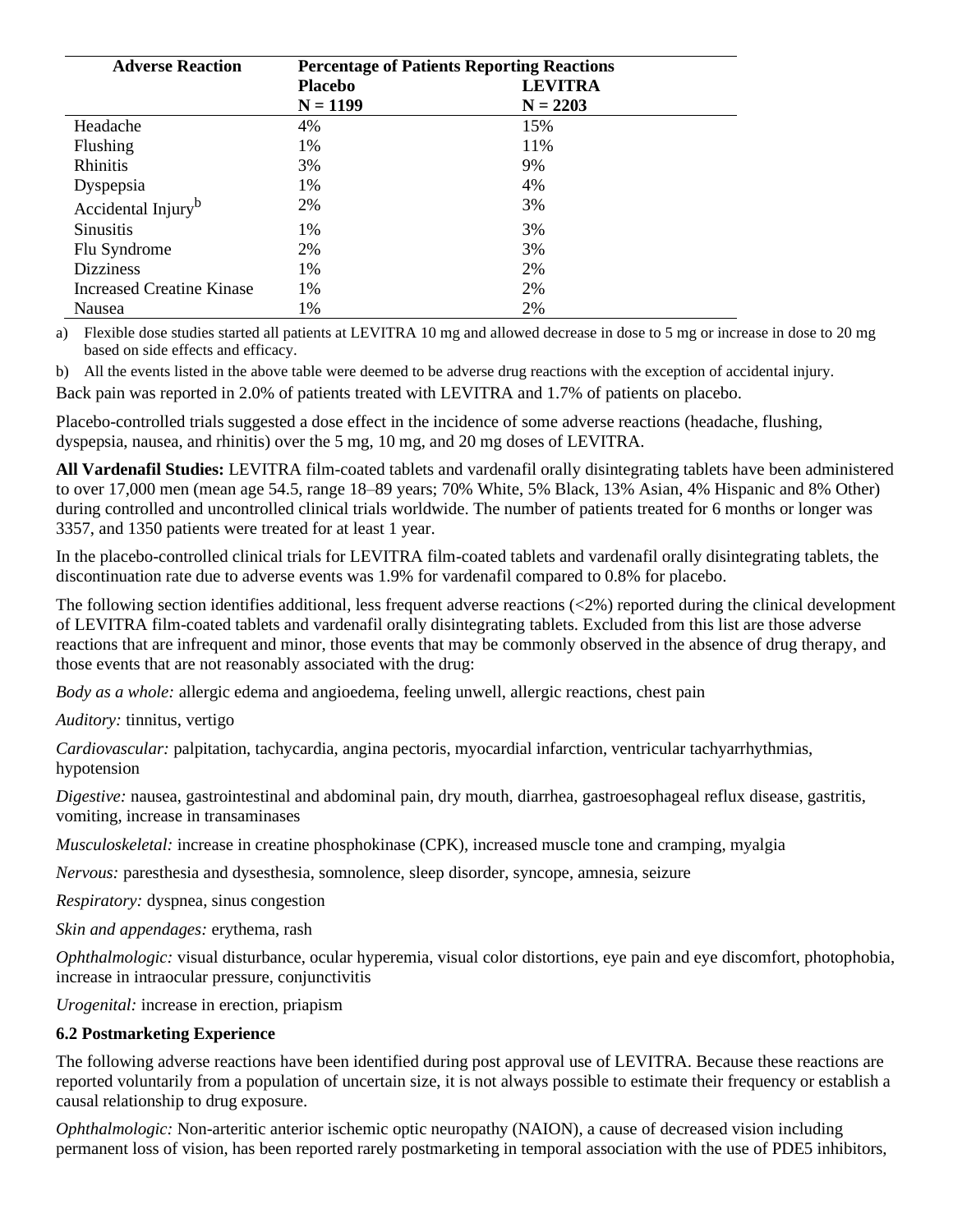including vardenafil. Most, but not all, of these patients had underlying anatomic or vascular risk factors for development of NAION, including but not necessarily limited to: low cup to disc ratio ("crowded disc"), age over 50, diabetes, hypertension, coronary artery disease, hyperlipidemia and smoking *[see Warnings and Precautions (5.4) and Patient Counseling Information (17)]*.

Visual disturbances including vision loss (temporary or permanent), such as visual field defect, retinal vein occlusion, and reduced visual acuity, have also been reported rarely in postmarketing experience. It is not possible to determine whether these events are related directly to the use of vardenafil.

*Neurologic:* Seizure, seizure recurrence and transient global amnesia have been reported postmarketing in temporal association with vardenafil.

*Otologic:* Cases of sudden decrease or loss of hearing have been reported postmarketing in temporal association with the use of PDE5 inhibitors, including vardenafil. In some cases, medical conditions and other factors were reported that may have also played a role in the otologic adverse events. In many cases, medical follow-up information was limited. It is not possible to determine whether these reported events are related directly to the use of vardenafil, to the patient's underlying risk factors for hearing loss, a combination of these factors, or to other factors *[see Patient Counseling Information (17)]*.

# **7 DRUG INTERACTIONS**

# **7.1 Potential for Pharmacodynamic Interactions with LEVITRA**

**Nitrates:** Concomitant use of LEVITRA and nitrates and nitric oxide donors is contraindicated. The blood pressure lowering effects of sublingual nitrates (0.4 mg) taken 1 and 4 hours after vardenafil and increases in heart rate when taken at 1, 4 and 8 hours after vardenafil were potentiated by a 20 mg dose of LEVITRA in healthy middle-aged subjects. These effects were not observed when LEVITRA 20 mg was taken 24 hours before the nitroglycerin (NTG). Potentiation of the hypotensive effects of nitrates for patients with ischemic heart disease has not been evaluated, and concomitant use of LEVITRA and nitrates is contraindicated *[see Contraindications (4.1) and Clinical Pharmacology (12.2)*.

**Alpha-Blockers:** Caution is advised when PDE5 inhibitors are co-administered with alpha-blockers. PDE5 inhibitors, including LEVITRA and alpha-adrenergic blocking agents are both vasodilators with blood-pressure-lowering effects. When vasodilators are used in combination, an additive effect on blood pressure may be anticipated. Clinical pharmacology studies have been conducted with co-administration of vardenafil with alfuzosin, terazosin or tamsulosin. *[See Dosage and Administration (2.4), Warnings and Precautions (5.6), and Clinical Pharmacology (12.2).]*

**Antihypertensives:** LEVITRA may add to the blood pressure lowering effects of antihypertensive agents. In a clinical pharmacology study of patients with erectile dysfunction, single doses of vardenafil 20 mg caused a mean maximum decrease in supine blood pressure of 7 mmHg systolic and 8 mmHg diastolic (compared to placebo), accompanied by a mean maximum increase of heart rate of 4 beats per minute. The maximum decrease in blood pressure occurred between 1 and 4 hours after dosing. Following multiple dosing for 31 days, similar blood pressure responses were observed on Day 31 as on Day 1.

**Alcohol:** LEVITRA (20 mg) did not potentiate the hypotensive effects of alcohol during the 4-hour observation period in healthy volunteers when administered with alcohol (0.5 g/kg body weight, approximately 40 mL of absolute alcohol in a 70 kg person). Alcohol and vardenafil plasma levels were not altered when dosed simultaneously.

# **7.2 Effect of Other Drugs on Vardenafil**

# *In vitro studies*

Studies in human liver microsomes showed that vardenafil is metabolized primarily by cytochrome P450 (CYP) isoforms 3A4/5, and to a lesser degree by CYP2C9. Therefore, inhibitors of these enzymes are expected to reduce vardenafil clearance *[see Dosage and Administration (2.4) and Warnings and Precautions (5.2)]*.

# *In vivo studies*

# Potent CYP3A4 inhibitors

Ketoconazole (200 mg once daily) produced a 10-fold increase in vardenafil AUC and a 4-fold increase in maximum concentration ( $C_{\text{max}}$ ) when co-administered with LEVITRA (5 mg) in healthy volunteers. A 5-mg LEVITRA dose should not be exceeded in a 24-hour period when used in combination with 200 mg once daily ketoconazole. Since higher doses of ketoconazole (400 mg daily) may result in higher increases in  $C_{\text{max}}$  and AUC, a single 2.5 mg dose of LEVITRA should not be exceeded in a 24-hour period when used in combination with ketoconazole 400 mg daily. *[See Dosage and Administration (2.4) and Warnings and Precautions (5).]*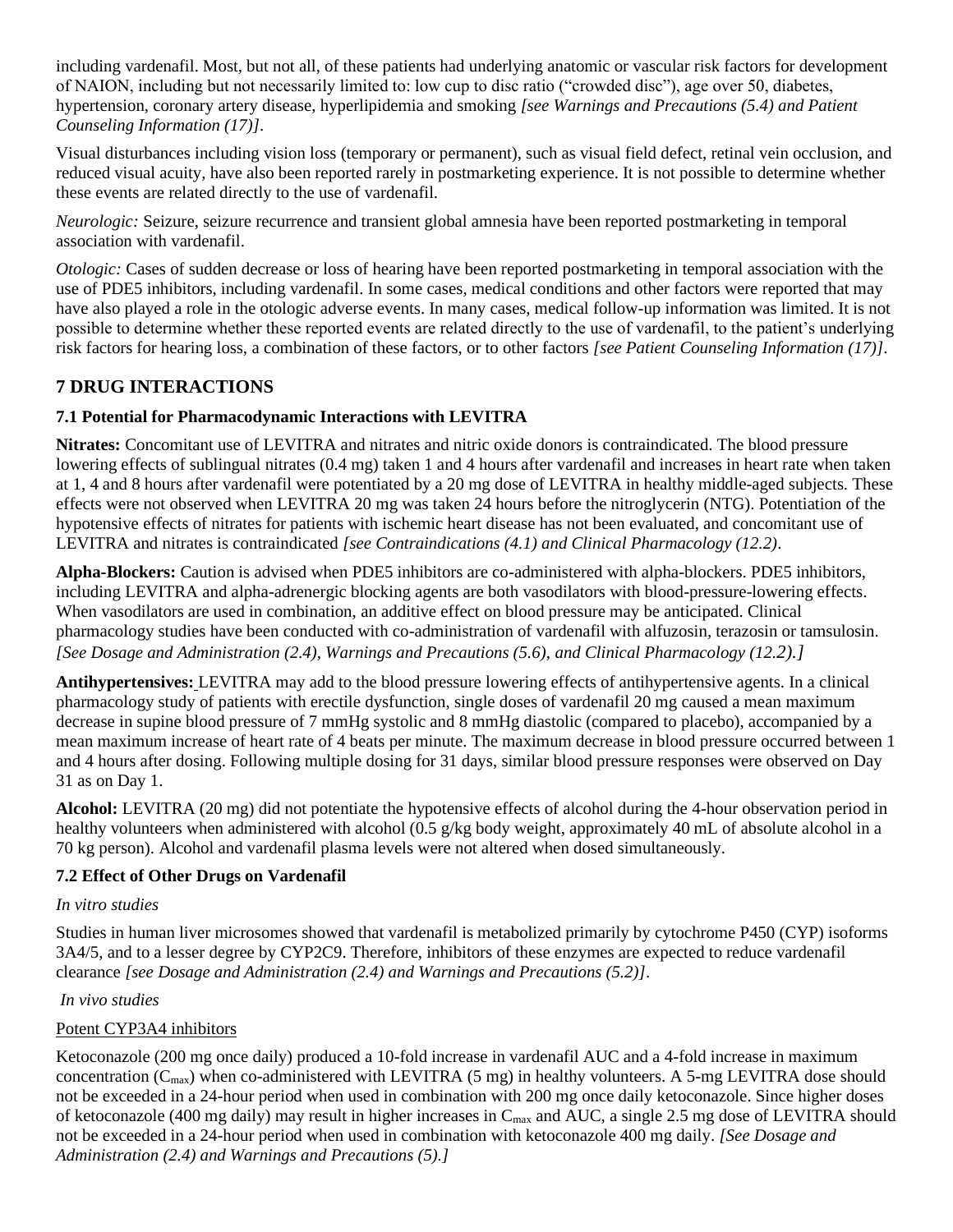Indinavir (800 mg t.i.d.) co-administered with LEVITRA 10 mg resulted in a 16-fold increase in vardenafil AUC, a 7-fold increase in vardenafil C<sub>max</sub> and a 2-fold increase in vardenafil half-life. It is recommended not to exceed a single 2.5 mg LEVITRA dose in a 24-hour period when used in combination with indinavir. *[See Dosage and Administration (2.4) and Warnings and Precautions (5.2).]*

Ritonavir (600 mg b.i.d.) co-administered with LEVITRA 5 mg resulted in a 49-fold increase in vardenafil AUC and a 13 fold increase in vardenafil C<sub>max</sub>. The interaction is a consequence of blocking hepatic metabolism of vardenafil by ritonavir, a HIV protease inhibitor and a highly potent CYP3A4 inhibitor, which also inhibits CYP2C9. Ritonavir significantly prolonged the half-life of vardenafil to 26 hours. Consequently, it is recommended not to exceed a single 2.5 mg LEVITRA dose in a 72-hour period when used in combination with ritonavir. *[See Dosage and Administration (2.4) and Warnings and Precautions (5.2).]*.

## Moderate CYP3A4 inhibitors

Erythromycin (500 mg t.i.d.) produced a 4-fold increase in vardenafil AUC and a 3-fold increase in  $C_{\text{max}}$  when coadministered with LEVITRA 5 mg in healthy volunteers. It is recommended not to exceed a single 5 mg dose of LEVITRA in a 24-hour period when used in combination with erythromycin. *[See Dosage and Administration (2.4) and Warnings and Precautions (5).]*

Although specific interactions have not been studied, other CYP3A4 inhibitors, including grapefruit juice would likely increase vardenafil exposure.

### *Other Drug Interactions*

No pharmacokinetic interactions were observed between vardenafil and the following drugs: glyburide, warfarin, digoxin, an antacid based on magnesium-aluminum hydroxide, and ranitidine. In the warfarin study, vardenafil had no effect on the prothrombin time or other pharmacodynamic parameters.

Cimetidine (400 mg b.i.d.) had no effect on vardenafil bioavailability (AUC) and maximum concentration ( $C_{\text{max}}$ ) of vardenafil when co-administered with 20 mg LEVITRA in healthy volunteers.

### **7.3 Effects of Vardenafil on Other Drugs**

### *In vitro studies*

Vardenafil and its metabolites had no effect on CYP1A2, 2A6, and 2E1 (Ki >100 micromolar). Weak inhibitory effects toward other isoforms (CYP2C8, 2C9, 2C19, 2D6, 3A4) were found, but Ki values were in excess of plasma concentrations achieved following dosing. The most potent inhibitory activity was observed for vardenafil metabolite M1, which had a Ki of 1.4 micromolar toward CYP3A4, which is about 20 times higher than the M1 C<sub>max</sub> values after an 80 mg vardenafil dose.

### *In vivo studies*

**Nifedipine:** Vardenafil 20 mg, when co-administered with slow-release nifedipine 30 mg or 60 mg once daily, did not affect the AUC or Cmax of nifedipine, a drug that is metabolized via CYP3A4. Nifedipine did not alter the plasma levels of LEVITRA when taken in combination. In these patients whose hypertension was controlled with nifedipine, LEVITRA 20 mg produced mean additional supine systolic/diastolic blood pressure reductions of 6/5 mmHg compared to placebo.

**Ritonavir and Indinavir:** Upon concomitant administration of 5 mg of LEVITRA with 600 mg BID ritonavir, the Cmax and AUC of ritonavir were reduced by approximately 20%. Upon administration of 10 mg of LEVITRA with 800 mg TID indinavir, the C<sub>max</sub> and AUC of indinavir were reduced by 40% and 30%, respectively.

**Aspirin:** LEVITRA (10 mg and 20 mg) did not potentiate the increase in bleeding time caused by aspirin (two 81 mg tablets).

**Other interactions:** LEVITRA had no effect on the pharmacodynamics of glyburide (glucose and insulin concentrations) and warfarin (prothrombin time or other pharmacodynamic parameters).

# **8 USE IN SPECIFIC POPULATIONS**

## **8.1 Pregnancy**

Pregnancy Category B LEVITRA is not indicated for use in women. There are no studies of LEVITRA use in pregnant women.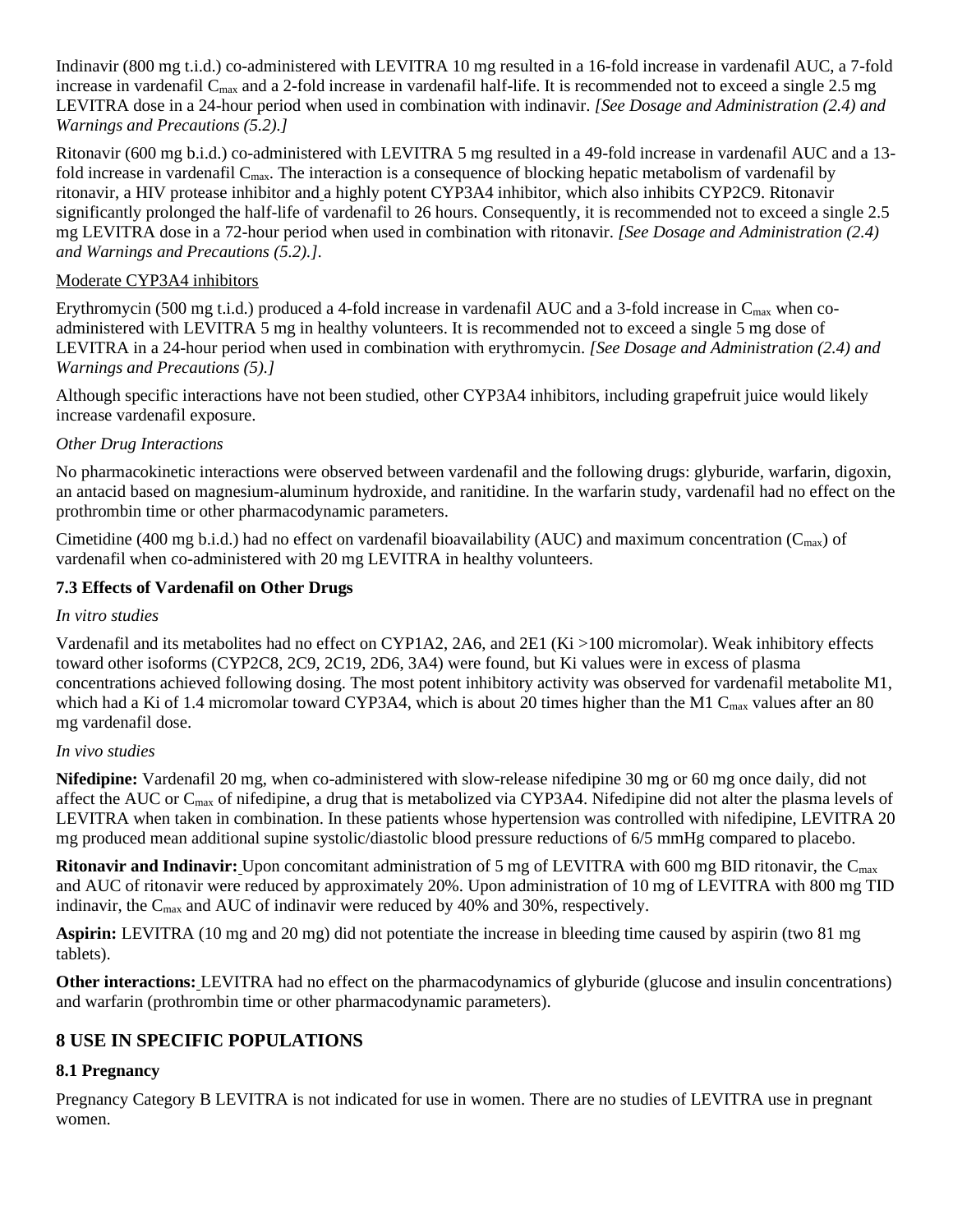No evidence of specific potential for teratogenicity, embryotoxicity or fetotoxicity was observed in rats and rabbits that received vardenafil at up to 18 mg/kg/day during organogenesis. This dose is approximately 100 fold (rat) and 29 fold (rabbit) greater than the AUC values for unbound vardenafil and its major metabolite in humans given the maximum recommended human dose (MRHD) of 20 mg.

In the rat pre-and postnatal development study, the NOAEL (no observed adverse effect level) for maternal toxicity was 8 mg/kg/day. Retarded physical development of pups in the absence of maternal effects was observed following maternal exposure to 1 and 8 mg/kg possibly due to vasodilatation and/or secretion of the drug into milk. The number of living pups born to rats exposed pre- and postnatally was reduced at 60 mg/kg/day. Based on the results of the pre- and postnatal study, the developmental NOAEL is less than 1 mg/kg/day. Based on plasma exposures in the rat developmental toxicity study, 1 mg/kg/day in the pregnant rat is estimated to produce total AUC values for unbound vardenafil and its major metabolite comparable to the human AUC at the MRHD of 20 mg.

# **8.3 Nursing Mothers**

LEVITRA is not indicated for use in women. It is not known if vardenafil is excreted in human breast milk*.*

Vardenafil was secreted into the milk of lactating rats at concentrations approximately 10-fold greater than found in the plasma. Following a single oral dose of 3 mg/kg, 3.3% of the administered dose was excreted into the milk within 24 hours.

# **8.4 Pediatric Use**

LEVITRA is not indicated for use in pediatric patients. Safety and efficacy have not been established in this population.

# **8.5 Geriatric Use**

Elderly males 65 years of age and older have higher vardenafil plasma concentrations than younger males  $(18 - 45$  years), mean Cmax and AUC were 34% and 52% higher, respectively. Phase 3 clinical trials included more than 834 elderly patients, and no differences in safety or effectiveness of LEVITRA 5, 10, or 20 mg were noted when these elderly patients were compared to younger patients. However, due to increased vardenafil concentrations in the elderly, a starting dose of 5 mg LEVITRA should be considered in patients ≥65 years of age *[see Clinical Pharmacology (12.3)].*

## **8.6 Hepatic Impairment**

Dosage adjustment is necessary in patients with moderate hepatic impairment.

Do not use LEVITRA in patients with severe hepatic impairment (Child-Pugh C). Vardenafil has not been evaluated in this patient population.

A starting dose of 5 mg is recommended in patients with moderate hepatic impairment (Child-Pugh B) and the maximum dose should not exceed 10 mg. In volunteers with moderate hepatic impairment, the  $C_{\text{max}}$  and AUC following a 10 mg vardenafil dose were increased by 130% and 160%, respectively, compared to healthy control subjects. *[See Warnings and Precautions (5.8) and Dosage and Administration (2.3).]*

In volunteers with mild hepatic impairment (Child-Pugh A), the  $C_{\text{max}}$  and AUC following a 10 mg vardenafil dose were increased by 22% and 17%, respectively, compared to healthy control subjects. No dosage adjustment is necessary in patients with mild hepatic impairment.

# **8.7 Renal Impairment**

Do not use LEVITRA in patients on renal dialysis as vardenafil has not been evaluated in such patients.

No dosage adjustment is necessary in patients with creatinine clearance (CLcr) of 30–80 mL/min. In male volunteers with  $CLcr = 50-80$  ml/min, the pharmacokinetics of vardenafil were similar to those observed in a control group with  $CLcr > 80$ mL/min. In male volunteers with CLcr = 30-50 mL/min or CLcr<30 mL/min, the AUC of vardenafil was 20–30% higher compared to that observed in a control group with CLcr>80 mL/min. *[See Dosage and Administration (2.3) and Warnings and Precautions (5.9).]*

# **10 OVERDOSAGE**

The maximum dose of LEVITRA for which human data are available is a single 120 mg dose administered to healthy male volunteers. The majority of these subjects experienced reversible back pain/myalgia and/or "abnormal vision." Single doses up to 80 mg vardenafil and multiple doses up to 40 mg vardenafil administered once daily over 4 weeks were tolerated without producing serious adverse side effects.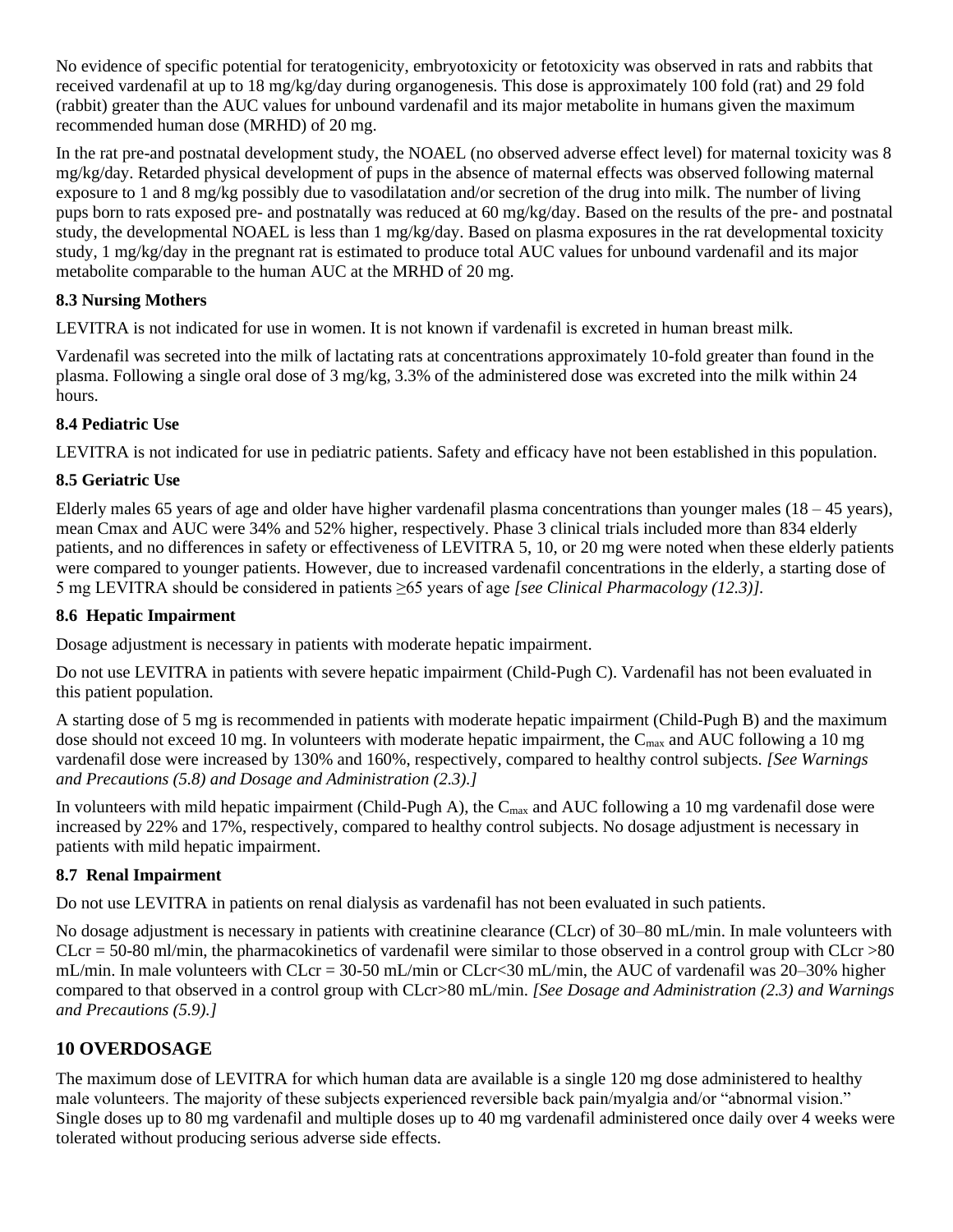When 40 mg of vardenafil was administered twice daily, cases of severe back pain were observed. No muscle or neurological toxicity was identified.

In cases of overdose, standard supportive measures should be taken as required. Renal dialysis is not expected to accelerate clearance as vardenafil is highly bound to plasma proteins and not significantly eliminated in the urine.

# **11 DESCRIPTION**

LEVITRA (vardenafil hydrochloride) is administered orally for the treatment of erectile dysfunction. This monohydrochloride salt of vardenafil is a selective inhibitor of cyclic guanosine monophosphate (cGMP)-specific phosphodiesterase type 5 (PDE5).

Vardenafil HCl is designated chemically as piperazine, 1-[[3-(1,4-dihydro-5-methyl-4-oxo-7-propylimidazo[5,1-*f*  ][1,2,4]triazin-2-yl)-4-ethoxyphenyl]sulfonyl]-4-ethyl-, monohydrochloride and has the following structural formula:



Vardenafil HCl is a nearly colorless, solid substance with a molecular weight of 579.1 g/mol and a solubility of 0.11 mg/mL in water.

LEVITRA is formulated as orange, round, film-coated tablets with "BAYER" cross debossed on one side and "5", "10", and "20" on the other side corresponding to 5 mg, 10 mg, and 20 mg of vardenafil, respectively. In addition to the active ingredient, vardenafil HCl, each tablet contains microcrystalline cellulose, crospovidone, colloidal silicon dioxide, magnesium stearate, hypromellose, polyethylene glycol, titanium dioxide, yellow ferric oxide, and red ferric oxide.

# **12 CLINICAL PHARMACOLOGY**

## **12.1 Mechanism of Action**

Penile erection is a hemodynamic process initiated by the relaxation of smooth muscle in the corpus cavernosum and its associated arterioles. During sexual stimulation, nitric oxide is released from nerve endings and endothelial cells in the corpus cavernosum. Nitric oxide activates the enzyme guanylate cyclase resulting in increased synthesis of cyclic guanosine monophosphate (cGMP) in the smooth muscle cells of the corpus cavernosum. The cGMP in turn triggers smooth muscle relaxation, allowing increased blood flow into the penis, resulting in erection. The tissue concentration of cGMP is regulated by both the rates of synthesis and degradation via phosphodiesterases (PDEs). The most abundant PDE in the human corpus cavernosum is the cGMP-specific phosphodiesterase type 5 (PDE5); therefore, the inhibition of PDE5 enhances erectile function by increasing the amount of cGMP. Because sexual stimulation is required to initiate the local release of nitric oxide, the inhibition of PDE5 has no effect in the absence of sexual stimulation.

*In vitro* studies have shown that vardenafil is a selective inhibitor of PDE5. The inhibitory effect of vardenafil is more selective on PDE5 than for other known phosphodiesterases (>15-fold relative to PDE6, >130-fold relative to PDE1,  $>$ 300-fold relative to PDE11, and  $>$ 1,000-fold relative to PDE2, 3, 4, 7, 8, 9, and 10).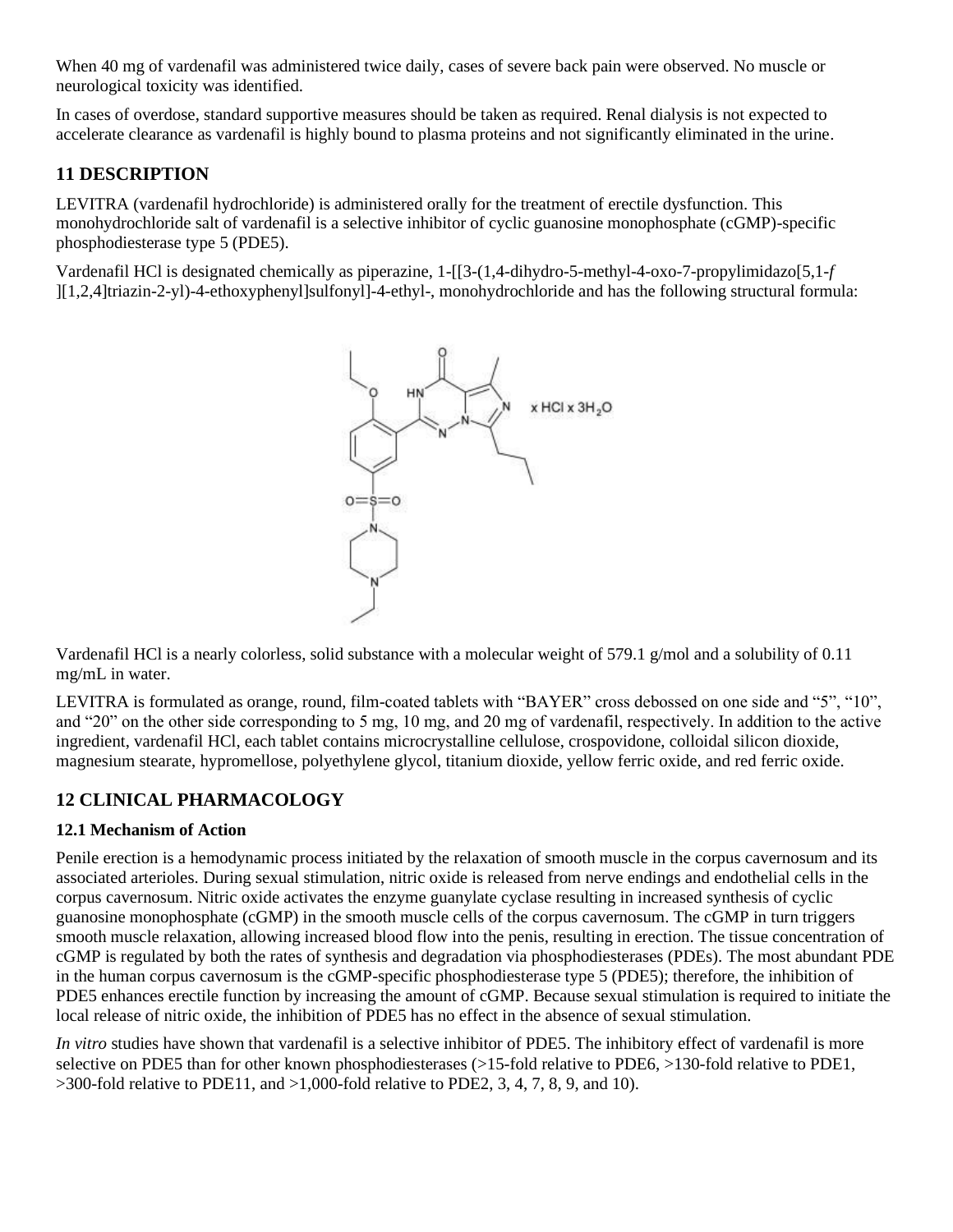## **12.2 Pharmacodynamics**

### *Effects on Blood Pressure*

In a clinical pharmacology study of patients with erectile dysfunction, single doses of vardenafil 20 mg caused a mean maximum decrease in supine blood pressure of 7 mmHg systolic and 8 mmHg diastolic (compared to placebo), accompanied by a mean maximum increase of heart rate of 4 beats per minute. The maximum decrease in blood pressure occurred between 1 and 4 hours after dosing. Following multiple dosing for 31 days, similar blood pressure responses were observed on Day 31 as on Day 1. Vardenafil may add to the blood pressure lowering effects of antihypertensive agents *[see Drug Interactions (7)]*.

### *Effects on Blood Pressure and Heart Rate when LEVITRA is Combined with Nitrates*

A study was conducted in which the blood pressure and heart rate response to 0.4 mg nitroglycerin (NTG) sublingually was evaluated in 18 healthy subjects following pretreatment with LEVITRA 20 mg at various times before NTG administration. LEVITRA 20 mg caused an additional time-related reduction in blood pressure and increase in heart rate in association with NTG administration. The blood pressure effects were observed when LEVITRA 20 mg was dosed 1 or 4 hours before NTG and the heart rate effects were observed when 20 mg was dosed 1, 4, or 8 hours before NTG. Additional blood pressure and heart rate changes were not detected when LEVITRA 20 mg was dosed 24 hours before NTG. (See Figure 1.)

### **Figure 1: Placebo-subtracted point estimates (with 90% CI) of mean maximal blood pressure and heart rate effects of pre-dosing with vardenafil 20 mg at 24, 8, 4, and 1 hour before 0.4 mg NTG sublingually**



Because the disease state of patients requiring nitrate therapy is anticipated to increase the likelihood of hypotension, the use of vardenafil by patients on nitrate therapy or on nitric oxide donors is contraindicated *[see Contraindications (4.1)]*.

### *Blood Pressure Effects in Patients on Stable Alpha-Blocker Treatment*

Three clinical pharmacology studies were conducted in patients with benign prostatic hyperplasia (BPH) on stable-dose alpha-blocker treatment, consisting of alfuzosin, tamsulosin or terazosin.

**Study 1:** This study was designed to evaluate the effect of 5 mg vardenafil compared to placebo when administered to BPH patients on chronic alpha-blocker therapy in two separate cohorts: tamsulosin 0.4 mg daily (cohort 1, n=21) and terazosin 5 or 10 mg daily (cohort 2, n=21). The design was a randomized, double blind, cross-over study with four treatments: vardenafil 5 mg or placebo administered simultaneously with the alpha-blocker and vardenafil 5 mg or placebo administered 6 hours after the alpha-blocker. Blood pressure and pulse were evaluated over the 6-hour interval after vardenafil dosing. For blood pressure (BP) results *see Table 2*. One patient after simultaneous treatment with 5 mg vardenafil and 10 mg terazosin exhibited symptomatic hypotension with standing blood pressure of 80/60 mmHg occurring one hour after administration and subsequent mild dizziness and moderate lightheadedness lasting for 6 hours. For vardenafil and placebo, five and two patients, respectively, experienced a decrease in standing systolic blood pressure (SBP) of >30 mmHg following simultaneous administration of terazosin. Hypotension was not observed when vardenafil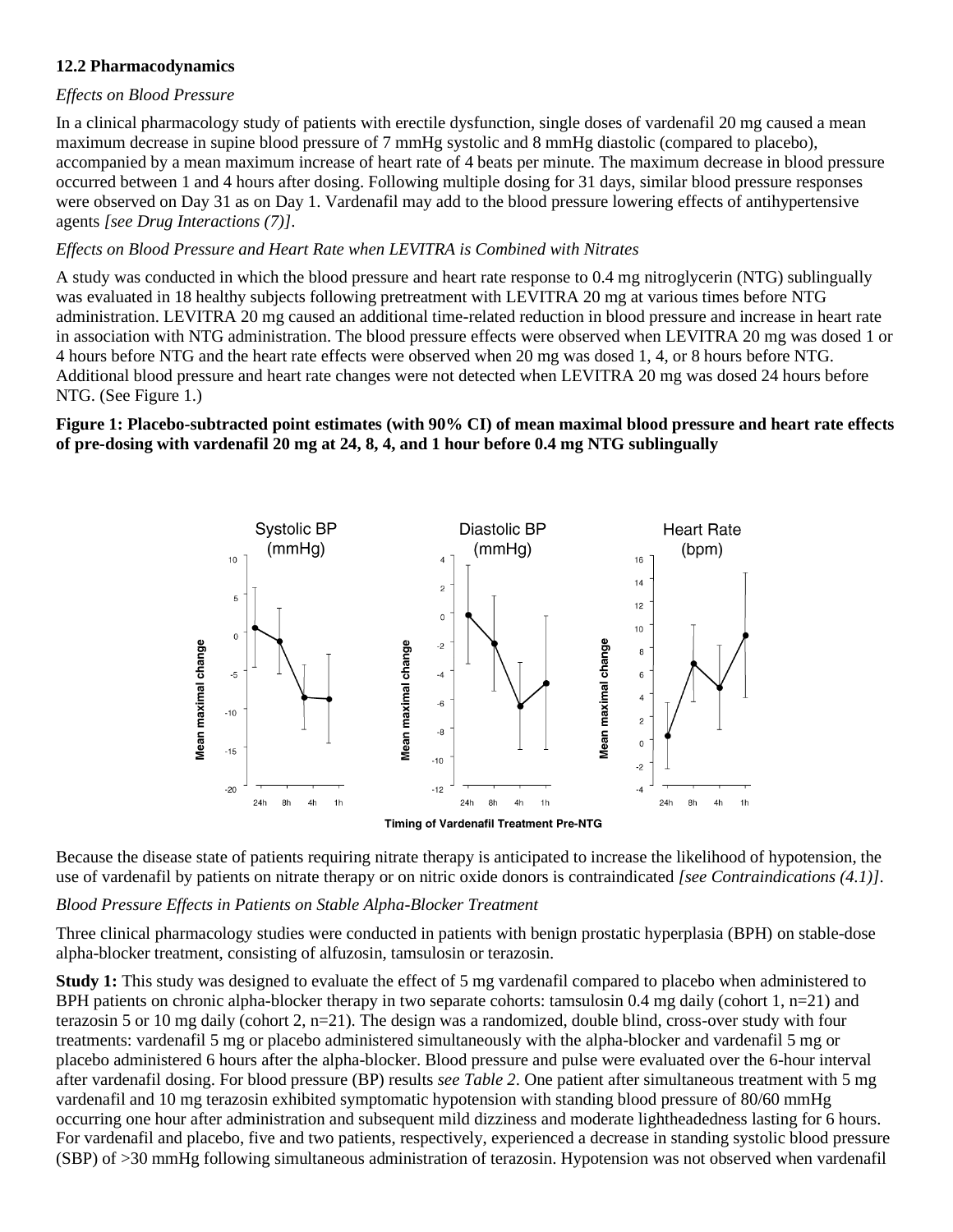5 mg and terazosin were administered 6 hours apart. Following simultaneous administration of vardenafil 5 mg and tamsulosin, two patients had a standing SBP of <85 mmHg. A decrease in standing SBP of >30 mmHg was observed in two patients on tamsulosin receiving simultaneous vardenafil and in one patient receiving simultaneous placebo treatment. When tamsulosin and vardenafil 5 mg were separated by 6 hours, two patients had a standing SBP <85 mmHg and one patient had a decrease in SBP of >30 mmHg. There were no severe adverse events related to hypotension reported during the study. There were no cases of syncope.

**Table 2: Mean (95% C.I.) maximal change from baseline in systolic blood pressure (mmHg) following vardenafil 5 mg in BPH patients on stable alpha-blocker therapy (Study 1)** 

| Alpha-Blocker    |                     | Simultaneous dosing of<br>Vardenafil 5 mg<br>and Alpha-Blocker,<br><b>Placebo-Subtracted</b> | Dosing of Vardenafil 5<br>mg<br>and Alpha-Blocker<br>Separated by 6 Hours,<br><b>Placebo-Subtracted</b> |
|------------------|---------------------|----------------------------------------------------------------------------------------------|---------------------------------------------------------------------------------------------------------|
| Terazosin        | <b>Standing SBP</b> | $-3(-6.7, 0.1)$                                                                              | $-4$ ( $-7.4$ , $-0.5$ )                                                                                |
| 5 or 10 mg daily | Supine SBP          | $-4$ $(-6.7, -0.5)$                                                                          | $-4$ ( $-7.1, -0.7$ )                                                                                   |
| Tamsulosin       | <b>Standing SBP</b> | $-6(-9.9, -2.1)$                                                                             | $-4$ ( $-8.3, -0.5$ )                                                                                   |
| $0.4$ mg daily   | Supine SBP          | $-4$ $(-7, -0.8)$                                                                            | $-5$ $(-7.9, -1.7)$                                                                                     |

Blood pressure effects (standing SBP) in normotensive men on stable dose of tamsulosin 0.4 mg following simultaneous administration of vardenafil 5 mg or placebo, or following administration of vardenafil 5 mg or placebo separated by 6 hours are shown in Figure 2. Blood pressure effects (standing SBP) in normotensive men on stable dose terazosin (5 or 10 mg) following simultaneous administration of vardenafil 5 mg or placebo, or following administration of vardenafil 5 mg or placebo separated by 6 hours, are shown in Figure 3.

**Figure 2: Mean change from baseline in standing systolic blood pressure (mmHg) over 6 hour interval following simultaneous or 6 hr separation administration of vardenafil 5 mg or placebo with stable dose tamsulosin 0.4 mg in normotensive BPH patients (Study 1)** 

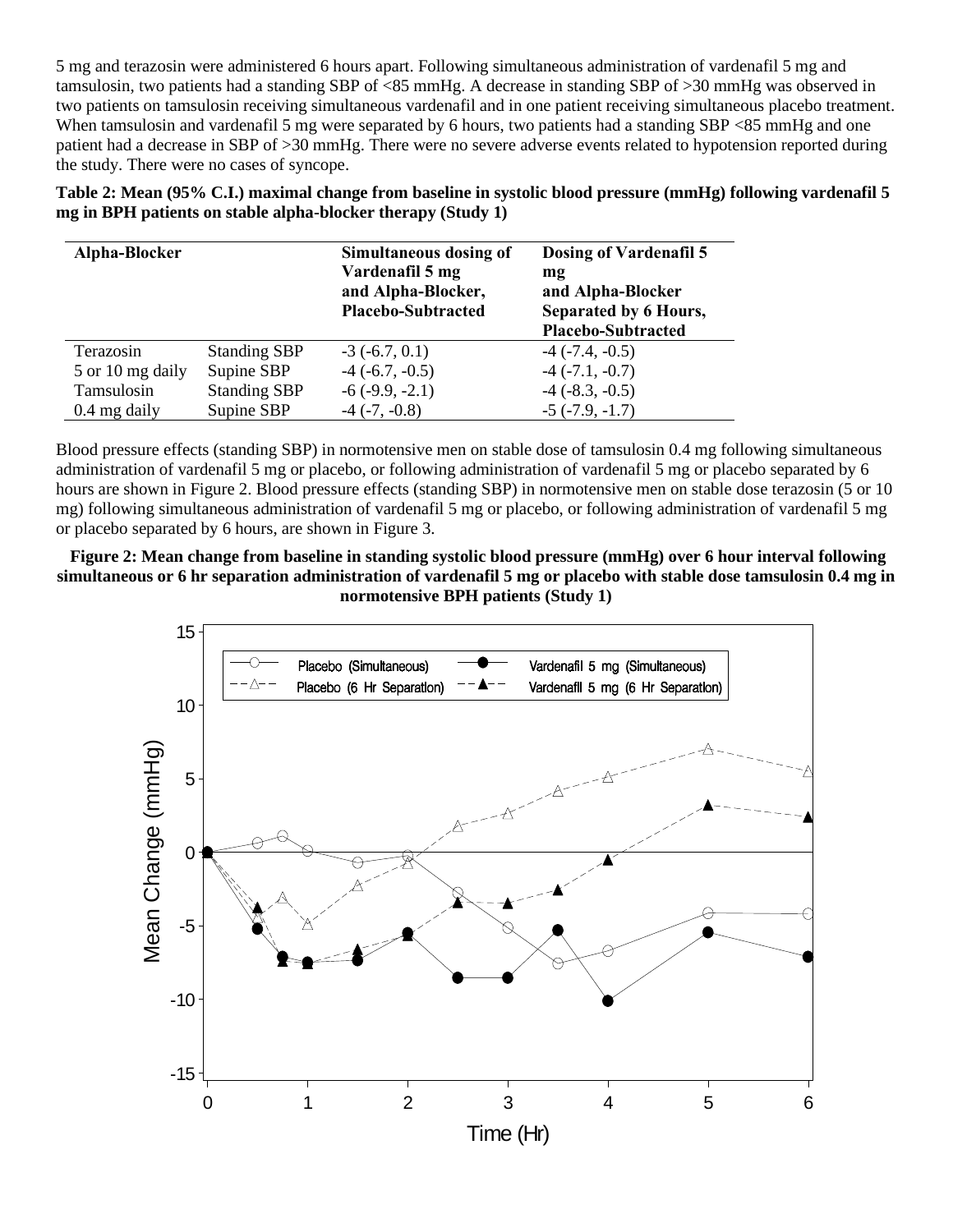**Figure 3: Mean change from baseline in standing systolic blood pressure (mmHg) over 6 hour interval following simultaneous or 6 hr separation administration of vardenafil 5 mg or placebo with stable dose terazosin (5 or 10 mg) in normotensive BPH patients (Study 1)** 



**Study 2:** This study was designed to evaluate the effect of 10 mg vardenafil (stage 1) and 20 mg vardenafil (stage 2) compared to placebo, when administered to a single cohort of BPH patients ( $n=23$ ) on stable therapy with tamsulosin 0.4 mg or 0.8 mg daily for at least four weeks. The design was a randomized, double blind, two-period cross-over study. Vardenafil or placebo was given simultaneously with tamsulosin. Blood pressure and pulse were evaluated over the 6 hour interval after vardenafil dosing. For BP results *see Table 3*. One patient experienced a decrease from baseline in standing SBP of >30 mmHg following vardenafil 10 mg. There were no other instances of outlier blood pressure values (standing SBP <85 mmHg or decrease from baseline in standing SBP of >30 mmHg). Three patients reported dizziness following vardenafil 20 mg. There were no cases of syncope.

**Table 3: Mean (95% C.I.) maximal change from baseline in systolic blood pressure (mmHg) following vardenafil 10 and 20 mg in BPH patients on stable alpha-blocker therapy with tamsulosin 0.4 or 0.8 mg daily (Study 2)** 

|                     | Vardenafil 10 mg<br>Placebo-subtracted | Vardenafil 20 mg<br>Placebo-subtracted |
|---------------------|----------------------------------------|----------------------------------------|
| <b>Standing SBP</b> | $-4$ ( $-6.8, -0.3$ )                  | $-4$ ( $-6.8, -1.4$ )                  |
| Supine SBP          | $-5$ ( $-8.2, -0.8$ )                  | $-4$ ( $-6.3, -1.8$ )                  |

Blood pressure effects (standing SBP) in normotensive men on stable dose of tamsulosin 0.4 mg following simultaneous administration of vardenafil 10 mg, vardenafil 20 mg or placebo are shown in Figure 4.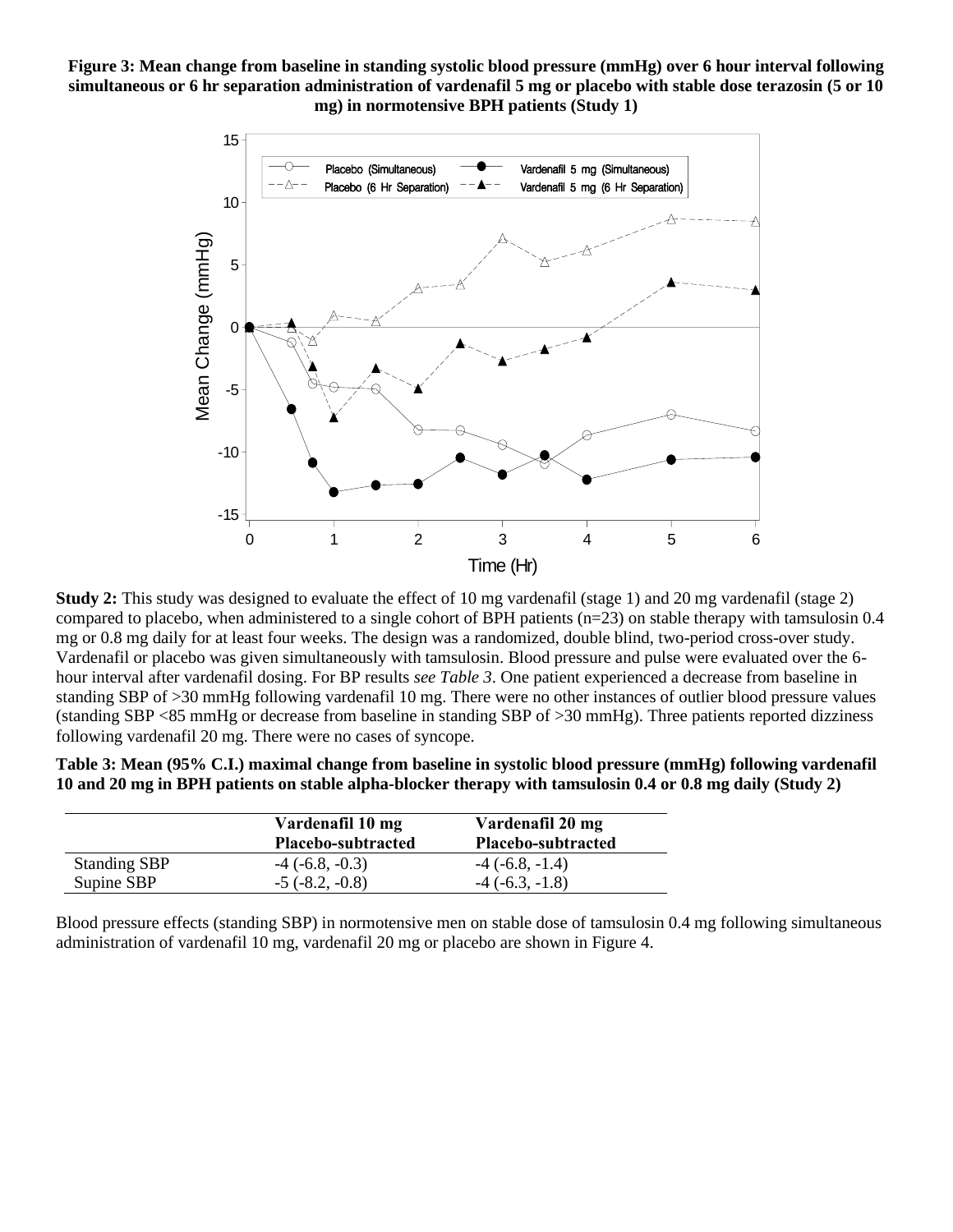**Figure 4: Mean change from baseline in standing systolic blood pressure (mmHg) over 6 hour interval following simultaneous administration of vardenafil 10 mg (Stage 1), vardenafil 20 mg (Stage 2), or placebo with stable dose tamsulosin 0.4 mg in normotensive BPH patients (Study 2)** 



**Study 3:** This study was designed to evaluate the effect of single doses of 5 mg vardenafil (stage 1) and 10 mg vardenafil (stage 2) compared to placebo, when administered to a single cohort of BPH patients (n=24) on stable therapy with alfuzosin 10 mg daily for at least four weeks. The design was a randomized, double blind, 3 period cross-over study. Vardenafil or placebo was administered 4 hours after the administration of alfuzosin. Blood pressure and pulse were evaluated over a 10-hour interval after dosing of vardenafil or placebo. For BP results see Table 4.

| Table 4: Mean (95% C.I.) maximal change from baseline in systolic blood pressure (mmHg) following vardenafil 5 |
|----------------------------------------------------------------------------------------------------------------|
| and 10 mg in BPH patients on stable alpha-blocker therapy with alfuzosin 10 mg daily (Study 3)                 |

|                     | Vardenafil 5 mg<br>Placebo-subtracted | Vardenafil 10 mg<br><b>Placebo-subtracted</b> |
|---------------------|---------------------------------------|-----------------------------------------------|
| <b>Standing SBP</b> | $-2$ ( $-5.8$ , 1.2)                  | $-5$ ( $-8.8, -1.6$ )                         |
| Supine SBP          | $-1(-4.1, 2.1)$                       | $-6(-9.4,-2.8)$                               |

One patient experienced decreases from baseline in standing systolic blood pressure >30 mm Hg after administration of vardenafil 5 mg film-coated tablet and vardenafil 10 mg film-coated tablet. No instances of standing systolic blood pressure <85 mm Hg were observed during this study. Four patients, one dosed with placebo, two dosed with vardenafil 5 mg film-coated tablets and one dosed with vardenafil 10 mg film-coated tablets, reported dizziness. Blood pressure effects (standing SBP) in normotensive men on a stable dose of alfuzosin 10 mg following administration of vardenafil 5 mg, vardenafil 10 mg, or placebo separated by 4 hours, are shown in Figure 5.

**Figure 5: Mean change from baseline in standing systolic blood pressure (mmHg) over 6 hour interval following 4 hr separation administration of vardenafil 5 mg (stage 1), vardenafil 10 mg (stage 2) or placebo with stable dose alfuzosin 10 mg in BPH patients (Study 3)**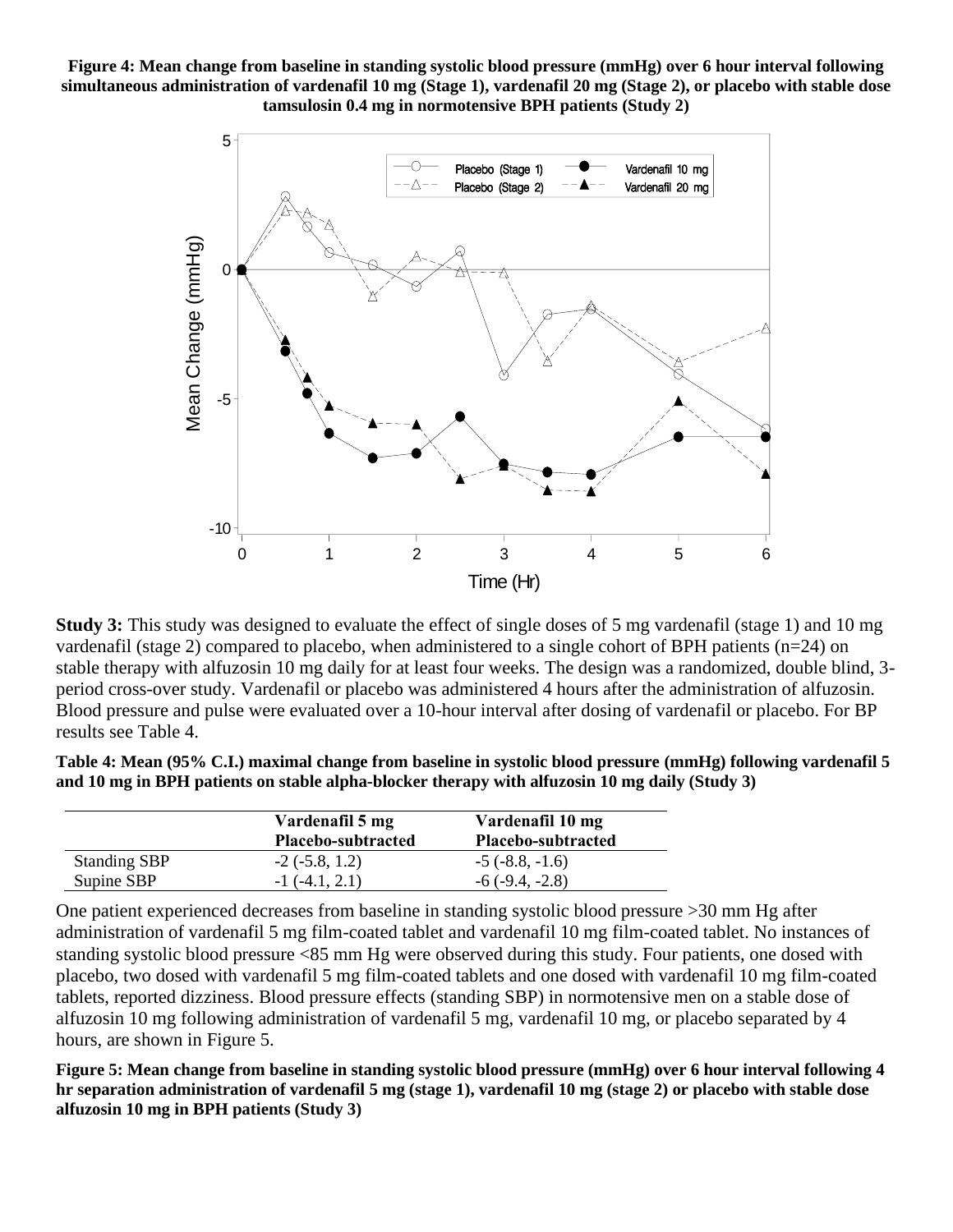

*Blood pressure effects in normotensive men after forced titration with alpha-blockers:* 

Two randomized, double blind, placebo-controlled clinical pharmacology studies with healthy normotensive volunteers (age range, 45-74 years) were performed after forced titration of the alpha-blocker terazosin to 10 mg daily over 14 days  $(n=29)$ , and after initiation of tamsulosin 0.4 mg daily for five days  $(n=24)$ . There were no severe adverse events related to hypotension in either study. Symptoms of hypotension were a cause for withdrawal in 2 subjects receiving terazosin and in 4 subjects receiving tamsulosin. Instances of outlier blood pressure values (defined as standing SBP <85 mmHg and/or a decrease from baseline of standing SBP >30 mmHg) were observed in 9/24 subjects receiving tamsulosin and 19/29 receiving terazosin. The incidence of subjects with standing SBP <85 mmHg given vardenafil and terazosin to achieve simultaneous  $T_{\text{max}}$  led to early termination of that arm of the study. In most (7/8) of these subjects, instances of standing SBP <85 mmHg were not associated with symptoms. Among subjects treated with terazosin, outlier values were observed more frequently when vardenafil and terazosin were given to achieve simultaneous  $T_{\text{max}}$  than when dosing was administered to separate  $T_{max}$  by 6 hours. There were 3 cases of dizziness observed with concomitant administration of terazosin and vardenafil. Seven subjects experienced dizziness mainly occurring with simultaneous  $T_{\text{max}}$  administration of tamsulosin. There were no cases of syncope.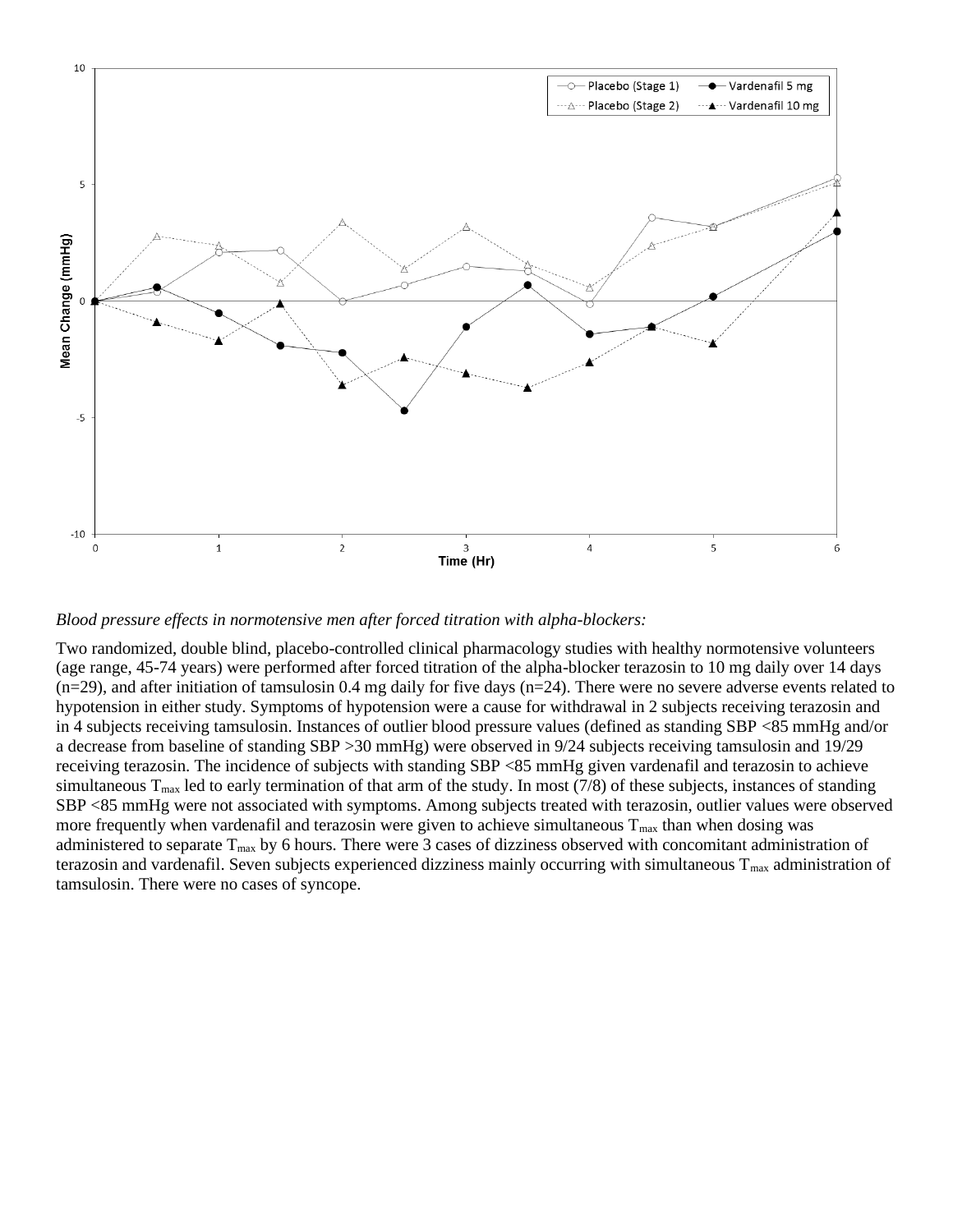**Table 5: Mean (95% C.I.) maximal change in baseline in systolic blood pressure (mmHg) following vardenafil 10 and 20 mg in healthy volunteers on daily alpha-blocker therapy** 

|                                        |                               | Dosing of Vardenafil and | <b>Alpha-Blocker Separated by 6</b> | Simultaneous dosing of              | <b>Vardenafil and Alpha-Blocker</b> |
|----------------------------------------|-------------------------------|--------------------------|-------------------------------------|-------------------------------------|-------------------------------------|
|                                        |                               | <b>Hours</b>             |                                     |                                     |                                     |
| Alpha-                                 |                               | Vardenafil               | Vardenafil                          | Vardenafil                          | Vardenafil                          |
| <b>Blocker</b>                         |                               | $10 \text{ mg}$          | $20 \,\mathrm{mg}$                  | $10 \text{ mg}$                     | $20 \,\mathrm{mg}$                  |
|                                        |                               | Placebo-                 | Placebo-                            | Placebo-                            | Placebo-                            |
|                                        |                               | Subtracted               | Subtracted                          | Subtracted                          | Subtracted                          |
| Terazosin<br>$10 \text{ mg}$           | <b>Standing</b><br><b>SBP</b> | $-7$ ( $-10, -3$ )       | $-11(-14,-7)$                       | $-23$ ( $-31$ , $16$ ) <sup>a</sup> | $-14$ $(-33, 11)^{a}$               |
| daily                                  | Supine SBP                    | $-5(-8, -2)$             | $-7(-11,-4)$                        | $-7$ ( $-25$ , 19) <sup>a</sup>     | $-7$ ( $-31$ , $22$ ) <sup>a</sup>  |
| <b>Tamsulosin</b><br>$0.4$ mg<br>daily | <b>Standing</b><br><b>SBP</b> | $-4(-8,-1)$              | $-8(-11,-4)$                        | $-8(-14,-2)$                        | $-8(-14,-1)$                        |
|                                        | Supine SBP                    | $-4(-8, 0)$              | $-7(-11,-3)$                        | $-5(-9,-2)$                         | $-3(-7, 0)$                         |

a) Due to the sample size, confidence intervals may not be an accurate measure for these data. These values represent the range for the difference.

#### **Figure 6: Mean change from baseline in standing systolic blood pressure (mmHg) over 6 hour interval following simultaneous or 6 hr separation administration of vardenafil 10 mg, vardenafil 20 mg or placebo with terazosin (10 mg) in healthy volunteers**

## **TERAZOSIN**

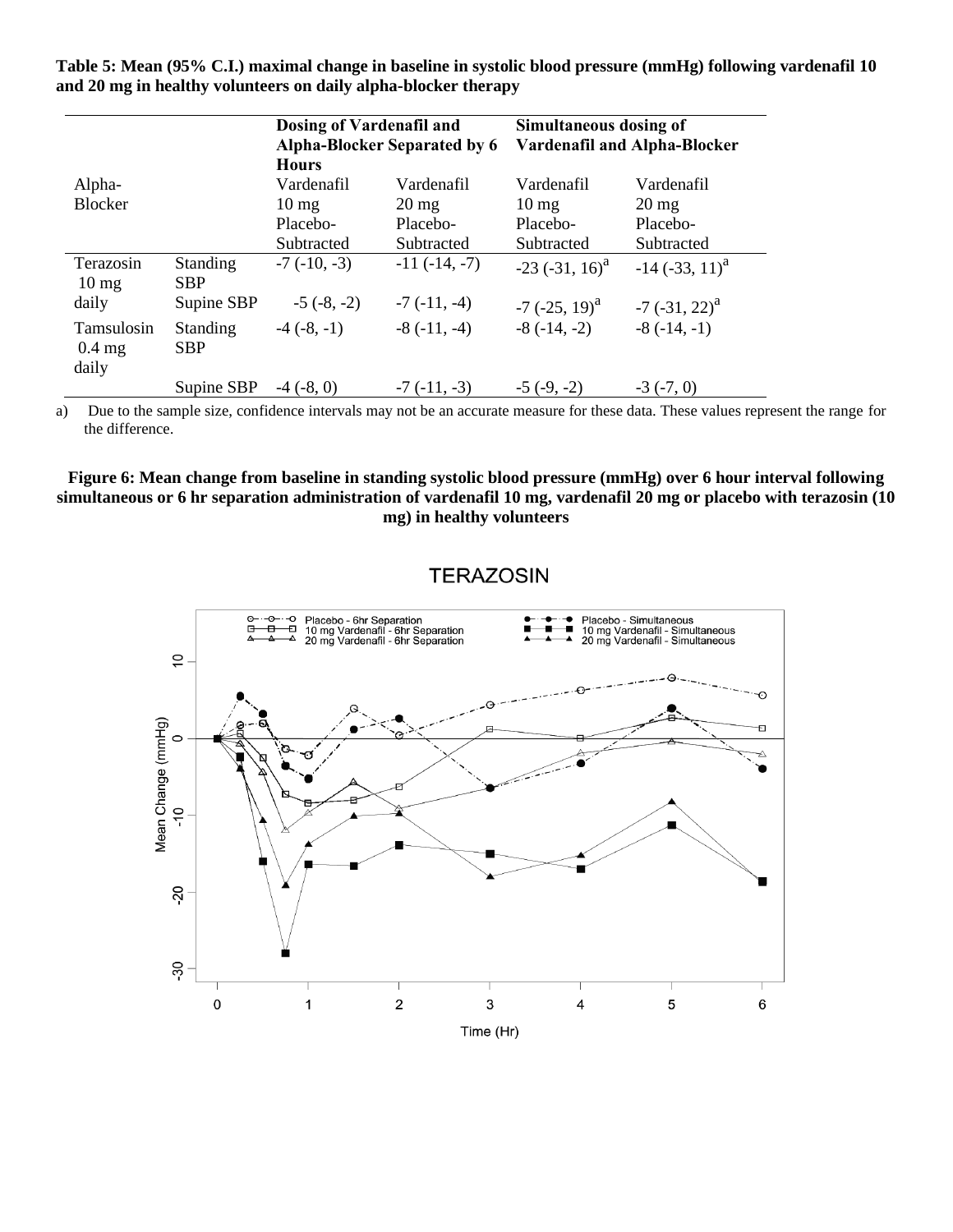### **Figure 7: Mean change from baseline in standing systolic blood pressure (mmHg) over 6 hour interval following simultaneous or 6 hr separation administration of vardenafil 10 mg, vardenafil 20 mg or placebo with tamsulosin (0.4 mg) in healthy volunteers**



#### **TAMSULOSIN**

### *Effects on Cardiac Electrophysiology*

The effect of 10 mg and 80 mg vardenafil on QT interval was evaluated in a single-dose, double-blind, randomized, placebo- and active-controlled (moxifloxacin 400 mg) crossover study in 59 healthy males (81% White, 12% Black, 7% Hispanic) aged 45-60 years. The QT interval was measured at one hour post dose because this time point approximates the average time of peak vardenafil concentration. The 80 mg dose of LEVITRA (four times the highest recommended dose) was chosen because this dose yields plasma concentrations covering those observed upon co-administration of a low-dose of LEVITRA (5 mg) and 600 mg BID of ritonavir. Of the CYP3A4 inhibitors that have been studied, ritonavir causes the most significant drug-drug interaction with vardenafil. Table 6 summarizes the effect on mean uncorrected QT and mean corrected QT interval  $(QT<sub>c</sub>)$  with different methods of correction (Fridericia and a linear individual correction method) at one hour post-dose. No single correction method is known to be more valid than the other. In this study, the mean increase in heart rate associated with a 10 mg dose of LEVITRA compared to placebo was 5 beats/minute and with an 80 mg dose of LEVITRA the mean increase was 6 beats/minute.

| Table 6. Mean QT and QT <sub>c</sub> changes in msec (90% CI) from baseline relative to placebo at 1 hour post-dose with |  |
|--------------------------------------------------------------------------------------------------------------------------|--|
| different methodologies to correct for the effect of heart rate.                                                         |  |

| <b>Drug/Dose</b>              | <b>QT</b> Uncorrected<br>(msec) | <b>Fridericia QT</b><br>Correction<br>(msec) | <b>Individual QT</b><br>Correction<br>(msec) |
|-------------------------------|---------------------------------|----------------------------------------------|----------------------------------------------|
| Vardenafil 10 mg              | $-2$                            | ∩                                            |                                              |
|                               | $(-4, 0)$                       | (6, 9)                                       | (3, 6)                                       |
| Vardenafil 80 mg              | $-2$                            | 10                                           | <sub>0</sub>                                 |
|                               | $(-4, 0)$                       | (8, 11)                                      | (4, 7)                                       |
| Moxifloxacin <sup>a</sup> 400 | 3                               | 8                                            |                                              |
| mg                            | (1, 5)                          | (6, 9)                                       | (5, 8)                                       |

a) Active control (drug known to prolong QT)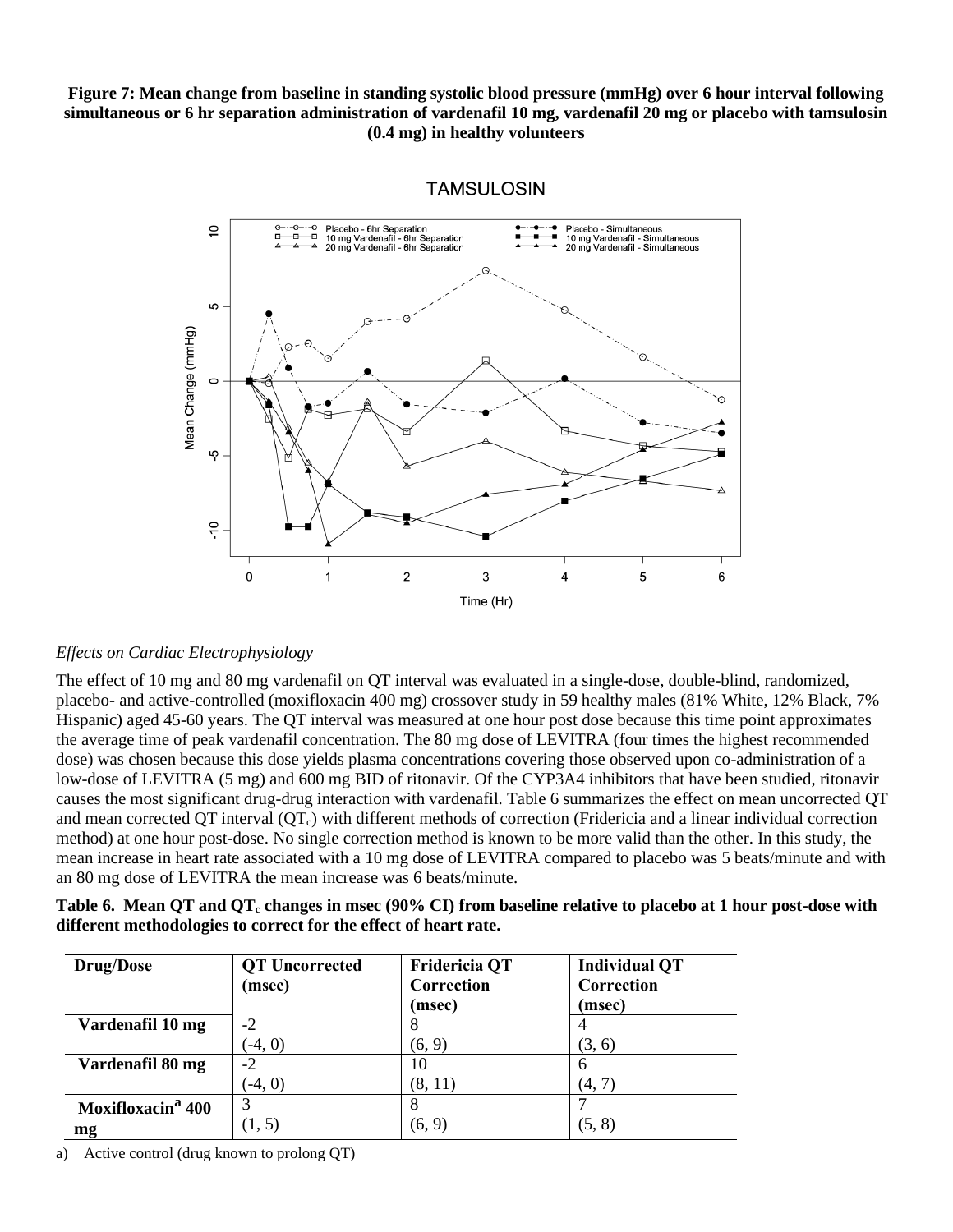Therapeutic and supratherapeutic doses of vardenafil and the active control moxifloxacin produced similar increases in  $QT<sub>c</sub>$  interval. This study, however, was not designed to make direct statistical comparisons between the drug or the dose levels. The clinical impact of these  $OT_c$  changes is unknown *[see Warnings and Precautions (5)]*.

In a separate postmarketing study of 44 healthy volunteers, single doses of 10 mg LEVITRA resulted in a placebosubtracted mean change from baseline of QTcF (Fridericia correction) of 5 msec (90% CI: 2,8). Single doses of gatifloxacin 400mg resulted in a placebo-subtracted mean change from baseline QTcF of 4 msec (90% CI: 1,7). When LEVITRA 10mg and gatifloxacin 400 mg were co-administered, the mean QTcF change from baseline was additive when compared to either drug alone and produced a mean QTcF change of 9 msec from baseline (90% CI: 6,11). The clinical impact of these QT changes is unknown *[see Warnings and Precautions (5.7)]*.

# *Effects on Exercise Treadmill Test in Patients with Coronary Artery Disease (CAD):*

In two independent trials that assessed 10 mg ( $n=41$ ) and 20 mg ( $n=39$ ) vardenafil, respectively, vardenafil did not alter the total treadmill exercise time compared to placebo. The patient population included men aged 40-80 years with stable exercise-induced angina documented by at least one of the following: 1) prior history of myocardial infarction (MI), coronary artery bypass graft (CABG), percutaneous transluminal coronary angioplasty (PTCA), or stenting (not within 6 months); 2) positive coronary angiogram showing at least 60% narrowing of the diameter of at least one major coronary artery; or 3) a positive stress echocardiogram or stress nuclear perfusion study.

Results of these studies showed that LEVITRA did not alter the total treadmill exercise time compared to placebo (10 mg LEVITRA vs. placebo: 433±109 and 426±105 seconds, respectively; 20 mg LEVITRA vs. placebo: 414±114 and 411±124 seconds, respectively). The total time to angina was not altered by LEVITRA when compared to placebo (10 mg LEVITRA vs. placebo: 291±123 and 292±110 seconds; 20 mg LEVITRA vs. placebo: 354±137 and 347±143 seconds, respectively). The total time to 1 mm or greater ST-segment depression was similar to placebo in both the 10 mg and the 20 mg LEVITRA groups (10 mg LEVITRA vs. placebo: 380±108 and 334±108 seconds; 20 mg LEVITRA vs. placebo:  $364\pm101$  and  $366\pm105$  seconds, respectively).

# *Effects on Eye*

Single oral doses of phosphodiesterase inhibitors have demonstrated transient dose-related impairment of color discrimination (blue/green) using the Farnsworth-Munsell 100-hue test and reductions in electroretinogram (ERG) b-wave amplitudes, with peak effects near the time of peak plasma levels. These findings are consistent with the inhibition of PDE6 in rods and cones, which is involved in phototransduction in the retina. The findings were most evident one hour after administration, diminishing but still present 6 hours after administration. In a single dose study in 25 normal males, LEVITRA 40 mg, twice the maximum daily recommended dose, did not alter visual acuity, intraocular pressure, fundoscopic and slit lamp findings.

In another double-blind, placebo controlled clinical trial, at least 15 doses of 20 mg vardenafil were administered over 8 weeks versus placebo to 52 males. Thirty-two (32) males (62%) of the patients completed the trial. Retinal function was measured by ERG and FM-100 test 2, 6 and 24 hours after dosing. The trial was designed to detect changes in retinal function that might occur in more than 10% of patients. Vardenafil did not produce clinically significant ERG or FM-100 effects in healthy men compared to placebo. Two patients on vardenafil in the trial reported episodes of transient cyanopsia (objects appear blue).

## *Effects on Sperm Motility/Morphology*

There was no effect on sperm motility or morphology after single 20 mg oral doses of vardenafil in healthy volunteers.

## **12.3 Pharmacokinetics**

The pharmacokinetics of vardenafil are approximately dose proportional over the recommended dose range.

## *Absorption*

Mean vardenafil plasma concentrations measured after the administration of a single oral dose of 20 mg to healthy male volunteers are depicted in Figure 8.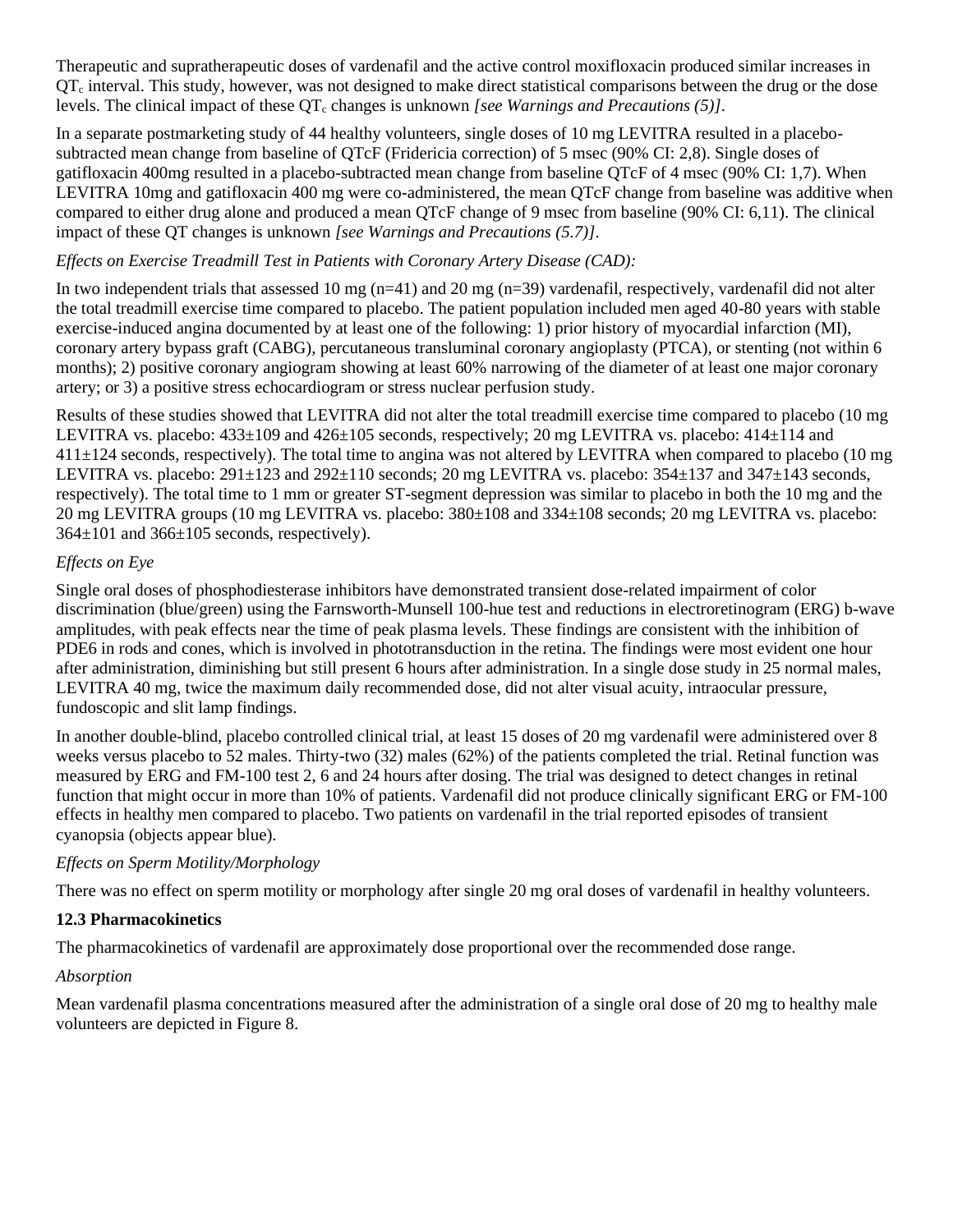#### **Figure 8: Plasma Vardenafil Concentration (Mean ± SD) Curve for a Single 20 mg LEVITRA Dose**



Vardenafil is rapidly absorbed with absolute bioavailability of approximately 15%. Maximum observed plasma concentrations after a single 20 mg dose in healthy volunteers are usually reached between 30 minutes and 2 hours (median 60 minutes) after oral dosing in the fasted state. Two food-effect studies were conducted which showed that highfat meals caused a reduction in  $C_{\text{max}}$  by 18%-50%.

### *Distribution*

The mean steady-state volume of distribution (Vss) for vardenafil is 208 L, indicating extensive tissue distribution. Vardenafil and its major circulating metabolite, M1, are highly bound to plasma proteins (about 95% for parent drug and M1). This protein binding is reversible and independent of total drug concentrations.

Following a single oral dose of 20 mg vardenafil in healthy volunteers, a mean of 0.00018% of the administered dose was obtained in semen 1.5 hours after dosing.

### *Metabolism*

Vardenafil is metabolized predominantly by the hepatic enzyme CYP3A4, with contribution from the CYP3A5 and CYP2C isoforms. The major circulating metabolite, M1, results from desethylation at the piperazine moiety of vardenafil. M1 is subject to further metabolism. The plasma concentration of M1 is approximately 26% that of the parent compound. This metabolite shows a phosphodiesterase selectivity profile similar to that of vardenafil and an *in vitro* inhibitory potency for PDE5 28% of that of vardenafil. Therefore, M1 accounts for approximately 7% of total pharmacologic activity.

### *Excretion*

The total body clearance of vardenafil is 56 L/h, and the terminal half-life of vardenafil and its primary metabolite (M1) is approximately 4-5 hours. After oral administration, vardenafil is excreted as metabolites predominantly in the feces (approximately 91-95% of administered oral dose) and to a lesser extent in the urine (approximately 2-6% of administered oral dose).

## *Pharmacokinetics in Specific Populations*

### Pediatrics

LEVITRA is not indicated for use in pediatric patients. Vardenafil trials were not conducted in the pediatric population.

## **Geriatric**

In a healthy volunteer study of elderly males ( $\geq 65$  years) and younger males (18–45 years), mean C<sub>max</sub> and AUC were 34% and 52% higher, respectively, in the elderly males *[see Use in Specific Populations (8.5)].*

### Hepatic Impairment

In volunteers with mild hepatic impairment (Child-Pugh A), the  $C_{\text{max}}$  and AUC following a 10 mg vardenafil dose were increased by 22% and 17%, respectively, compared to healthy control subjects. In volunteers with moderate hepatic impairment (Child-Pugh B), the  $C_{\text{max}}$  and AUC following a 10 mg vardenafil dose were increased by 130% and 160%,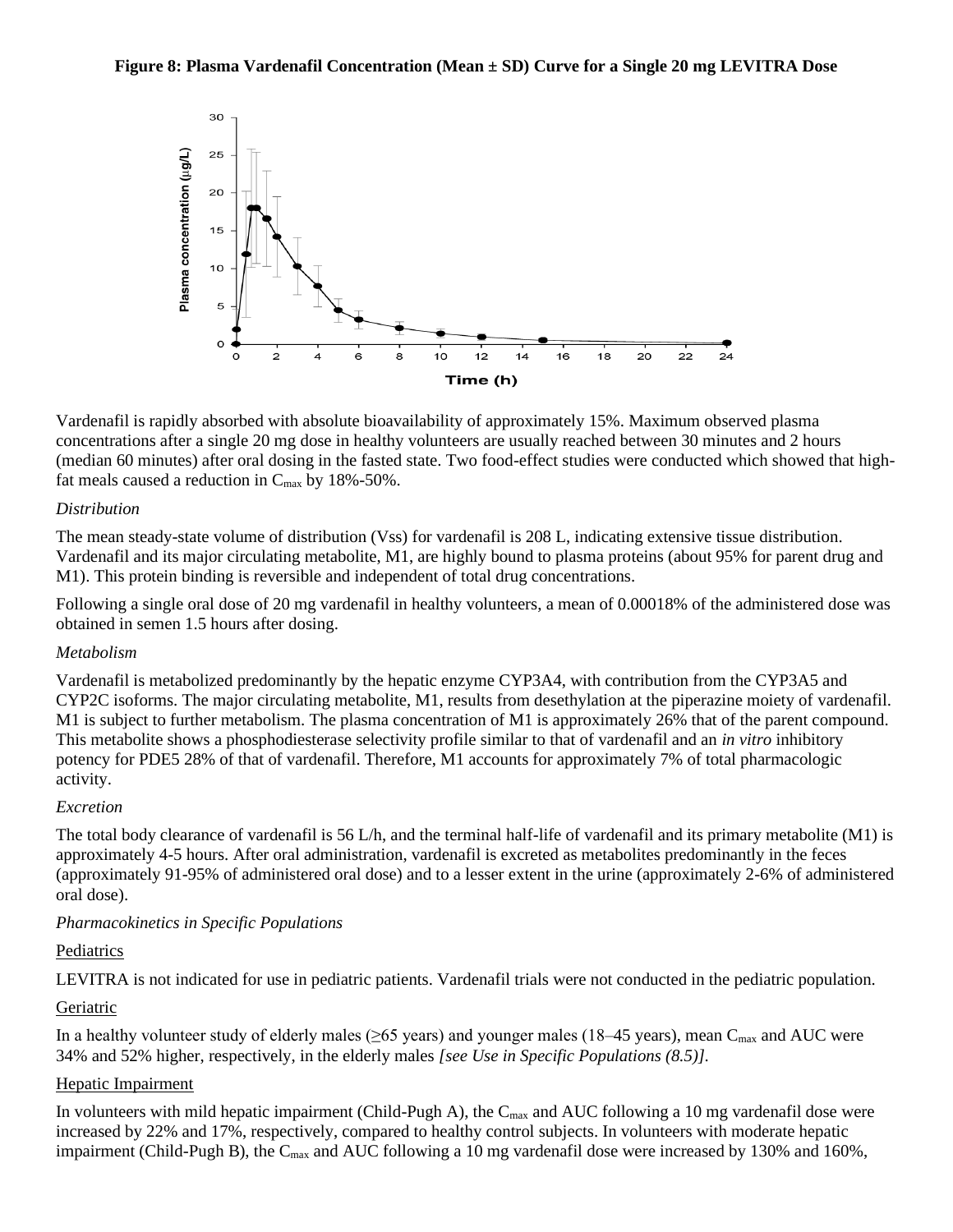respectively, compared to healthy control subjects. Vardenafil has not been evaluated in patients with severe (Child-Pugh C) hepatic impairment. *[See Dosage and Administration (2.3), Warnings and Precautions (5.8), and Use in Specific Populations (8.6).]*

### Renal Impairment

In male volunteers with  $CL_{cr} = 50-80$  mL/min, the pharmacokinetics of vardenafil were similar to those observed in a control group with CLcr >80 mL/min. In male volunteers with  $CL_{cr} = 30-50$  mL/min or  $CL_{cr} < 30$  mL/min renal impairment groups, the AUC of vardenafil was 20–30% higher compared to that observed in a control group with  $CL_{cr} > 80$ mL/min). Vardenafil pharmacokinetics have not been evaluated in patients requiring renal dialysis. *[See Dosage and Administration (2.3), Warnings and Precautions (5.9), and Use in Specific Populations (8.7).]*

# **13 NONCLINICAL TOXICOLOGY**

### **13.1 Carcinogenesis, Mutagenesis, Impairment of Fertility**

### *Carcinogenesis*

Vardenafil was not carcinogenic in rats and mice when administered daily for 24 months. In these studies systemic drug exposures (AUCs) for unbound (free) vardenafil and its major metabolite were approximately 400- and 170-fold for male and female rats, respectively, and 21- and 37-fold for male and female mice, respectively, the exposures observed in human males given the Maximum Recommended Human Dose (MRHD) of 20 mg.

### *Mutagenesis*

Vardenafil was not mutagenic as assessed in either the *in vitro* bacterial Ames assay or the forward mutation assay in Chinese hamster V<sup>79</sup> cells. Vardenafil was not clastogenic as assessed in either the *in vitro* chromosomal aberration test or the *in vivo* mouse micronucleus test.

### *Impairment of Fertility*

Vardenafil did not impair fertility in male and female rats administered doses up to 100 mg/kg/day for 28 days prior to mating in male, and for 14 days prior to mating and through day 7 of gestation in females. In a corresponding 1-month rat toxicity study, this dose produced an AUC value for unbound vardenafil 200 fold greater than AUC in humans at the MRHD of 20 mg.

# **14 CLINICAL STUDIES**

LEVITRA was evaluated in four major double-blind, randomized, placebo-controlled, fixed-dose, parallel design, multicenter trials in 2431 men aged 20-83 (mean age 57 years; 78% White, 7% Black, 2% Asian, 3% Hispanic and 10% Other/Unknown). The doses of LEVITRA in these studies were 5 mg, 10 mg, and 20 mg. Two of these trials were conducted in the general erectile dysfunction (ED) population and two in special ED populations (one in patients with diabetes mellitus and one in post-prostatectomy patients). LEVITRA was dosed without regard to meals on an as needed basis in men with ED, many of whom had multiple other medical conditions. The primary endpoints were assessed at 3 months.

Primary efficacy assessment in all four major trials was by means of the Erectile Function (EF) Domain score of the validated International Index of Erectile Function (IIEF) Questionnaire and two questions from the Sexual Encounter Profile (SEP) dealing with the ability to achieve vaginal penetration (SEP2), and the ability to maintain an erection long enough for successful intercourse (SEP3).

In all four fixed-dose efficacy trials, LEVITRA showed clinically meaningful and statistically significant improvement in the EF Domain, SEP2, and SEP3 scores compared to placebo. The mean baseline EF Domain score in these trials was 11.8 (scores range from 0-30 where lower scores represent more severe disease). LEVITRA (5 mg, 10 mg, and 20 mg) was effective in all age categories (<45, 45 to <65, and  $\geq$ 65 years) and was also effective regardless of race (White, Black, Other).

## **14.1 Trials in a General Erectile Dysfunction Population**

In the major North American fixed-dose trial, 762 patients (mean age 57, range 20-83 years; 79% White, 13% Black, 4% Hispanic, 2% Asian and 2% Other) were evaluated. The mean baseline EF Domain scores were 13, 13, 13, 14 for the LEVITRA 5 mg, 10 mg, 20 mg and placebo groups, respectively. There was significant improvement ( $p \le 0.0001$ ) at 3 months with LEVITRA (EF Domain scores of 18, 21, 21, for the 5 mg, 10 mg, and 20 mg dose groups, respectively)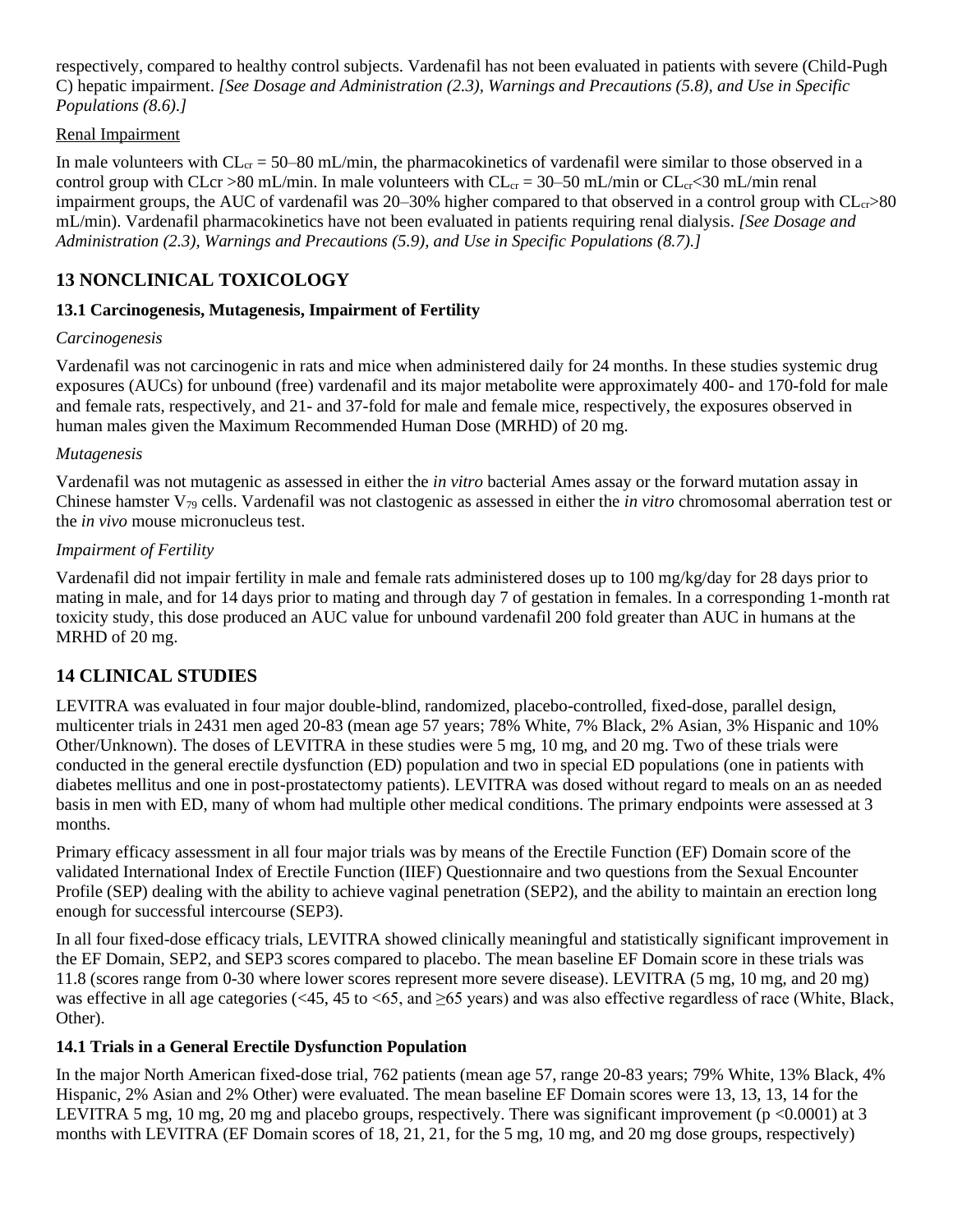compared to the placebo group (EF Domain score of 15). The European trial (total N=803) confirmed these results. The improvement in mean score was maintained at all doses at 6 months in the North American trial.

In the North American trial, LEVITRA significantly improved the rates of achieving an erection sufficient for penetration (SEP2) at doses of 5 mg, 10 mg, and 20 mg compared to placebo (65%, 75%, and 80%, respectively, compared to a 52% response in the placebo group at 3 months; p <0.0001). The European trial confirmed these results.

LEVITRA demonstrated a clinically meaningful and statistically significant increase in the overall per-patient rate of maintenance of erection to successful intercourse (SEP3) (51% on 5 mg, 64% on 10 mg, and 65% on 20 mg, respectively, compared to 32% on placebo;  $p \le 0.0001$  at 3 months in the North American trial. The European trial showed comparable efficacy. This improvement in mean score was maintained at all doses at 6 months in the North American trial.

## **14.2 Trial in Patients with ED and Diabetes Mellitus**

LEVITRA demonstrated clinically meaningful and statistically significant improvement in erectile function in a prospective, fixed-dose (10 and 20 mg LEVITRA), double-blind, placebo-controlled trial of patients with diabetes mellitus (n=439; mean age 57 years, range 33-81; 80% White, 9% Black, 8% Hispanic, and 3% Other).

Significant improvements in the EF Domain were shown in this study (EF Domain scores of 17 on 10 mg LEVITRA and 19 on 20 mg LEVITRA compared to 13 on placebo; p <0.0001).

LEVITRA significantly improved the overall per-patient rate of achieving an erection sufficient for penetration (SEP2)  $(61\% \text{ on } 10 \text{ mg and } 64\% \text{ on } 20 \text{ mg LEVITRA compared to } 36\% \text{ on placebo; p < 0.0001).$ 

LEVITRA demonstrated a clinically meaningful and statistically significant increase in the overall per-patient rate of maintenance of erection to successful intercourse (SEP3) (49% on 10 mg, 54% on 20 mg LEVITRA compared to 23% on placebo;  $p \leq 0.0001$ ).

## **14.3 Trial in Patients with ED after Radical Prostatectomy**

LEVITRA demonstrated clinically meaningful and statistically significant improvement in erectile function in a prospective, fixed-dose (10 and 20 mg LEVITRA), double-blind, placebo-controlled trial in post-prostatectomy patients (n=427, mean age 60, range 44-77 years; 93% White, 5% Black, 2% Other).

Significant improvements in the EF Domain were shown in this study (EF Domain scores of 15 on 10 mg LEVITRA and 15 on 20 mg LEVITRA compared to 9 on placebo; p <0.0001).

LEVITRA significantly improved the overall per-patient rate of achieving an erection sufficient for penetration (SEP2) (47% on 10 mg and 48% on 20 mg LEVITRA compared to 22% on placebo;  $p \le 0.0001$ ).

LEVITRA demonstrated a clinically meaningful and statistically significant increase in the overall per-patient rate of maintenance of erection to successful intercourse (SEP3) (37% on 10 mg, 34% on 20 mg LEVITRA compared to 10% on placebo;  $p \leq 0.0001$ ).

# **16 HOW SUPPLIED/STORAGE AND HANDLING**

LEVITRA (vardenafil HCl) is formulated as orange, film-coated round tablets with debossed "BAYER" cross on one side and "10", and "20" on the other side equivalent to , 10 mg, and 20 mg of vardenafil, respectively.

| Package   | Strength        | NDC Code                           |  |
|-----------|-----------------|------------------------------------|--|
|           | $10 \text{ mg}$ | 0173-0830-13                       |  |
|           | $20 \text{ mg}$ | 0173-0831-13                       |  |
| --------- |                 | -- - -<br>$\overline{\phantom{a}}$ |  |

Store at 25°C (77°F); excursions permitted to 15-30°C (59-86°F) [see USP Controlled Room Temperature].

# **17 PATIENT COUNSELING INFORMATION**

"See FDA-approved patient labeling (Patient Information)"

# **Nitrates**

Inform patients that LEVITRA is contraindicated with regular and/or intermittent use of organic nitrates. Patients should be counseled that concomitant use of LEVITRA with nitrates could cause blood pressure to suddenly drop to an unsafe level, resulting in dizziness, syncope, or even heart attack or stroke.

## **Guanylate Cyclase (GC) Stimulators**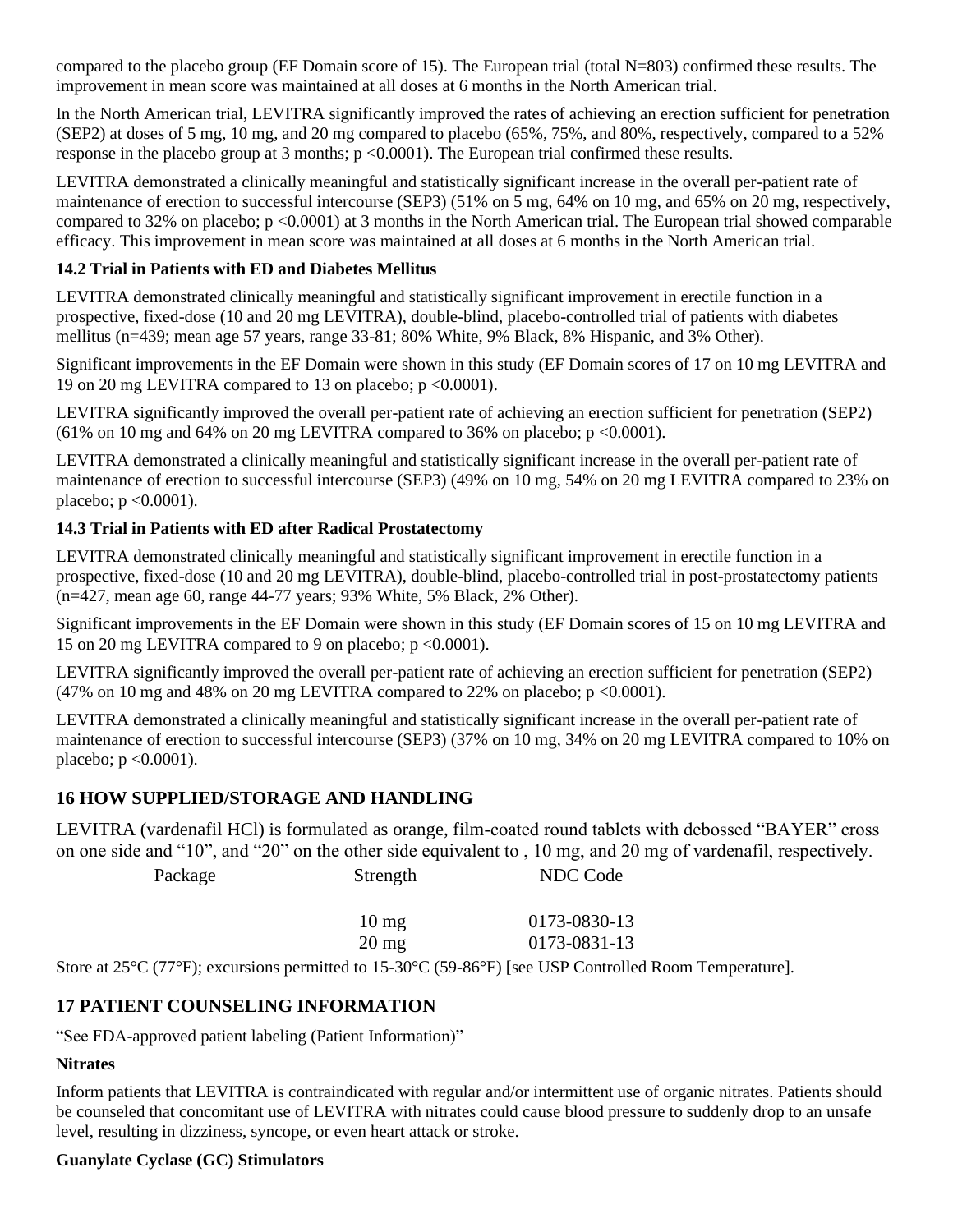Inform patients that Levitra is contraindicated in patients who use guanylate cyclase stimulators, such as riociguat.

### **Cardiovascular**

Discuss with patients the potential cardiac risk of sexual activity for patients with preexisting cardiovascular risk factors.

### **Concomitant Use with Drugs which Lower Blood Pressure**

Inform patients that in some patients concomitant use of PDE5 inhibitors, including LEVITRA, with alpha-blockers can lower blood pressure significantly leading to symptomatic hypotension (for example, fainting).

Patients prescribed LEVITRA who are taking alpha-blockers should be started on the lowest recommended starting dose of LEVITRA *[see Dosage and Administration (2.4) and Drug Interactions (7)].* Patients should be advised of the possible occurrence of symptoms related to postural hypotension and appropriate countermeasures. Patients should be advised to contact the prescribing physician if other anti-hypertensive drugs or new medications that may interact with LEVITRA are prescribed by another healthcare provider.

### **Recommended Administration**

Discuss with patients the appropriate use of LEVITRA and its anticipated benefits. It should be explained that sexual stimulation is required for an erection to occur after taking LEVITRA. LEVITRA should be taken approximately 60 minutes before sexual activity. Patients should be counseled regarding the dosing of LEVITRA especially regarding the maximum daily dose. Patients should be advised to contact their healthcare provider for dose modification if they are not satisfied with the quality of their sexual performance with LEVITRA or in the case of an unwanted effect.

### **Priapism**

Inform patients that there have been rare reports of prolonged erections greater than 4 hours and priapism (painful erections greater than 6 hours in duration) for LEVITRA and this class of compounds. In the event that an erection persists longer than 4 hours, the patient should seek immediate medical assistance. If priapism is not treated immediately, penile tissue damage and permanent loss of potency may result.

### **Drug Interactions**

Advise patients to contact the prescribing physician if new medications that may interact with LEVITRA are prescribed by another healthcare provider.

### **Sudden Loss of Vision**

Inform patients to stop use of all PDE5 inhibitors, including LEVITRA, and seek medical attention in the event of sudden loss of vision in one or both eyes. Such an event may be a sign of non-arteritic anterior ischemic optic neuropathy (NAION), a cause of decreased vision, including permanent loss of vision, that has been reported rarely post-marketing in temporal association with the use of all PDE5 inhibitors. Physicians should also discuss with patients the increased risk of NAION in individuals who have already experienced NAION in one eye. Physicians should also discuss with patients the increased risk of NAION among the general population in patients with a "crowded" optic disc, although evidence is insufficient to support screening of prospective users of PDE5 inhibitor, including LEVITRA, for this uncommon condition *[see Warnings and Precautions (5.4) and Adverse Reactions (6.1)]*.

## **Sudden Hearing Loss**

Advise patients to stop taking PDE5 inhibitors, including LEVITRA, and seek prompt medical attention in the event of sudden decrease or loss of hearing. These events, which may be accompanied by tinnitus and dizziness, have been reported in temporal association to the intake of PDE5 inhibitors, including LEVITRA. It is not possible to determine whether these events are related directly to the use of PDE5 inhibitors or to other factors *[see Adverse Reactions (6)]*.

### **Sexually Transmitted Disease**

Inform patients that LEVITRA offers no protection against sexually transmitted diseases. Counsel patients that protective measures necessary to guard against sexually transmitted diseases, including the Human Immunodeficiency Virus (HIV), should be considered.

## **Dose Adjustment**

Inform patients that the recommended starting dose of LEVITRA is 10 mg. The dose may be increased to a maximum recommended dose of 20 mg or decreased to 5 mg based on efficacy and tolerability. The maximum recommended dosing frequency is one tablet per day.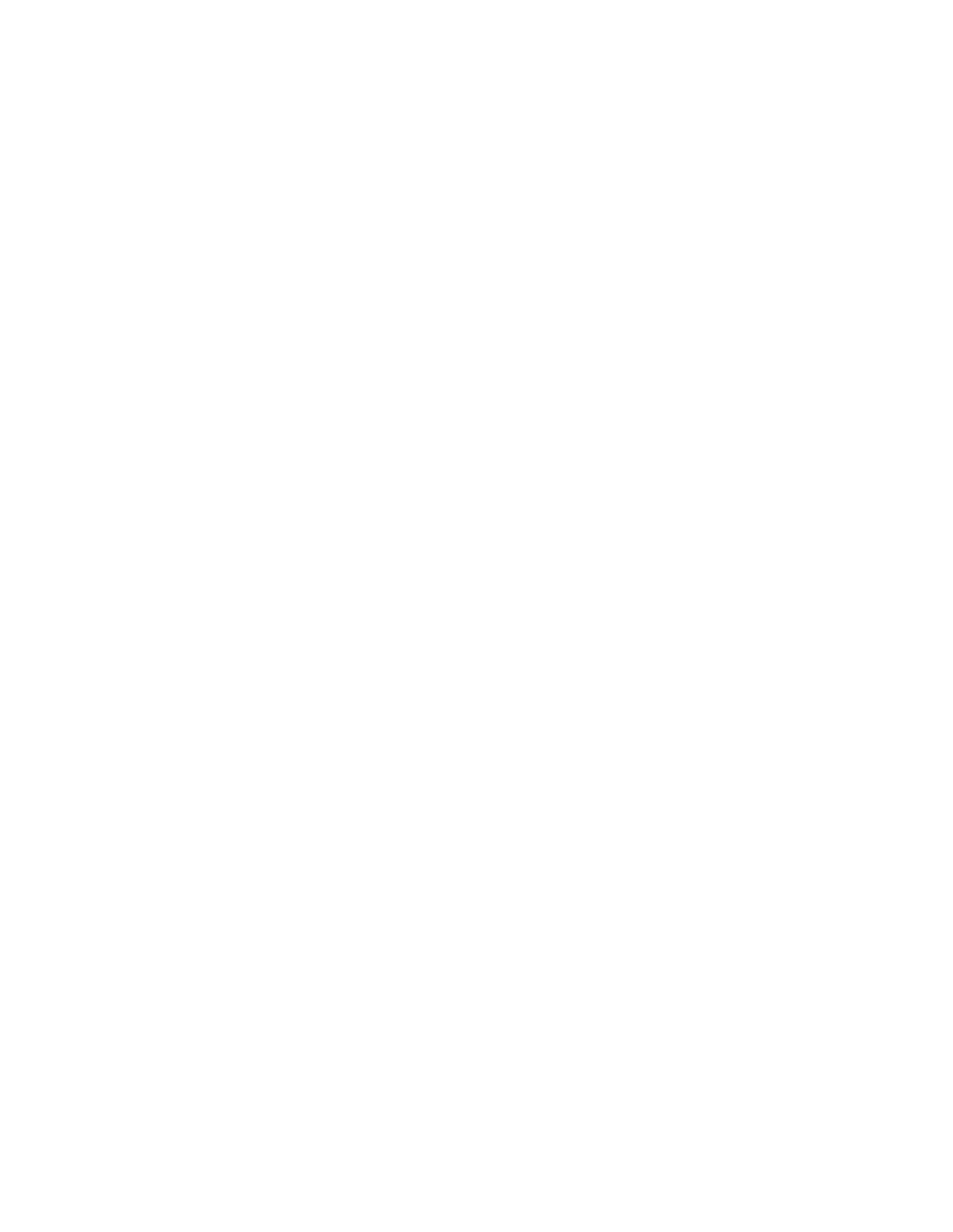# **LEVITRA® (Luh-VEE-Trah) (vardenafil HCl) Tablets**

Read the Patient Information about LEVITRA before you start taking it and again each time you get a refill. There may be new information. You may also find it helpful to share this information with your partner. This leaflet does not take the place of talking with your doctor. You and your doctor should talk about LEVITRA when you start taking it and at regular checkups. If you do not understand the information, or have questions, talk with your doctor or pharmacist.

# **WHAT IMPORTANT INFORMATION SHOULD YOU KNOW ABOUT LEVITRA?**

**LEVITRA can cause your blood pressure to drop suddenly to an unsafe level if it is taken with certain other medicines.** With a sudden drop in blood pressure, you could get dizzy, faint, or have a heart attack or stroke.

# **Do not take LEVITRA if you:**

- Take any medicines called "nitrates" (often used to control chest pain, also known as angina).
- Use recreational drugs called "poppers" like amyl nitrate and butyl nitrate.
- Take riociguat (Adempas®), a guanulate cyclase stimulator, a medicine that treats pulmonary arterial hypertension and chronic-thromboembolic pulmonary hypertension.

(See "Who Should Not Take LEVITRA?")

**Tell all your healthcare providers that you take LEVITRA.** If you need emergency medical care for a heart problem, it will be important for your healthcare provider to know when you last took LEVITRA.

# **WHAT IS LEVITRA?**

LEVITRA is a prescription medicine taken by mouth for the treatment of erectile dysfunction (ED) in men.

ED is a condition where the penis does not harden and expand when a man is sexually excited, or when he cannot keep an erection. A man who has trouble getting or keeping an erection should see his doctor for help if the condition bothers him. LEVITRA may help a man with ED get and keep an erection when he is sexually excited.

# **LEVITRA does not:**

- Cure ED
- Increase a man's sexual desire
- Protect a man or his partner from sexually transmitted diseases, including HIV. Speak to your doctor about ways to guard against sexually transmitted diseases.
- Serve as a male form of birth control.

LEVITRA is only for men with ED. LEVITRA is not for women or children. LEVITRA must be used only under a doctor's care.

# **HOW DOES LEVITRA WORK?**

When a man is sexually stimulated, his body's normal physical response is to increase blood flow to his penis. This results in an erection. LEVITRA helps increase blood flow to the penis and may help men with ED get and keep an erection satisfactory for sexual activity. Once a man has completed sexual activity, blood flow to his penis decreases, and his erection goes away.

# **WHO CAN TAKE LEVITRA?**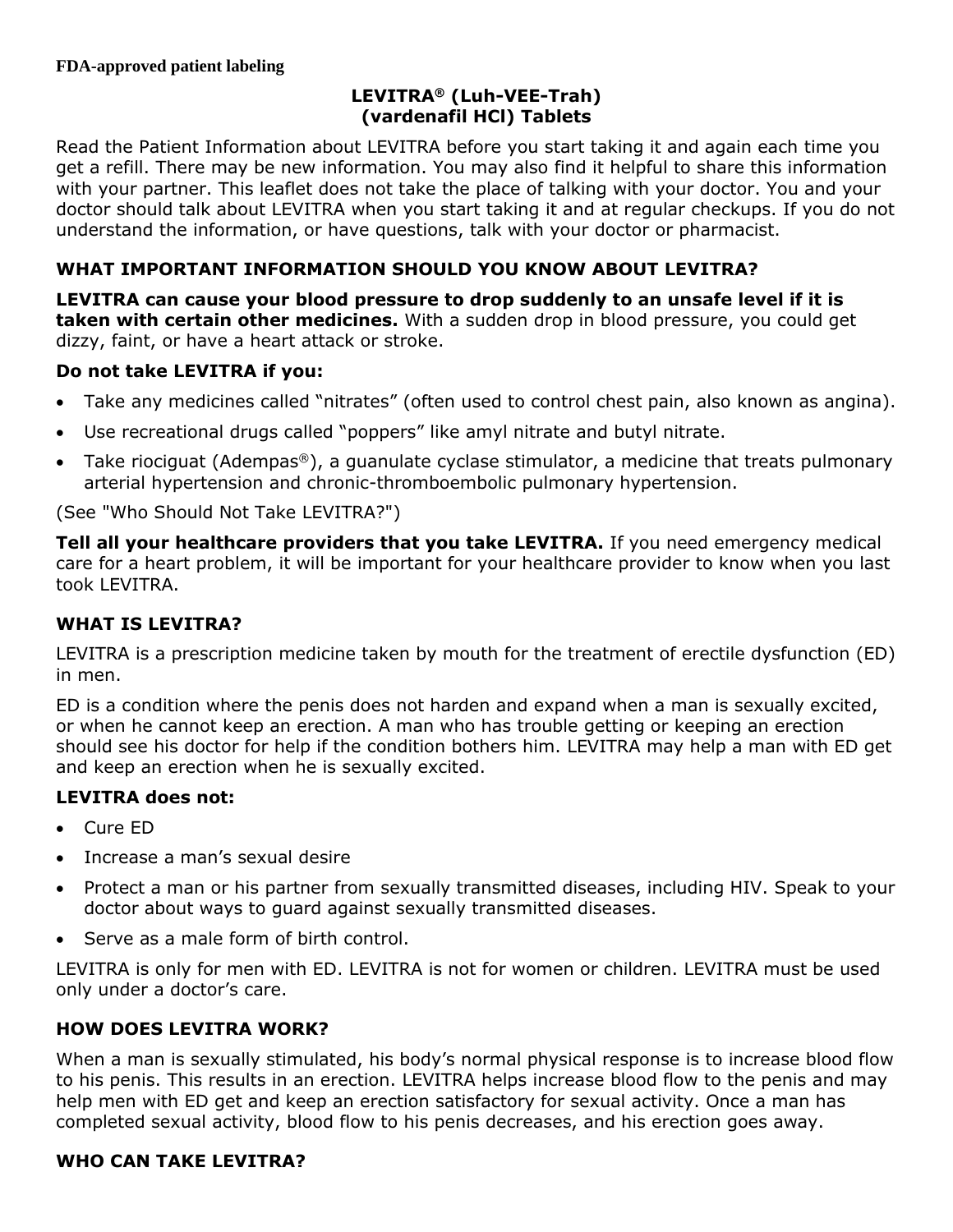Talk to your doctor to decide if LEVITRA is right for you.

LEVITRA has been shown to be effective in men over the age of 18 years who have erectile dysfunction, including men with diabetes or who have undergone prostatectomy.

# **WHO SHOULD NOT TAKE LEVITRA?**

# **Do not take LEVITRA if you:**

• **Take any medicines called "nitrates"** (See "**What important information should you know about LEVITRA?**"). Nitrates are commonly used to treat angina. Angina is a symptom of heart disease and can cause pain in your chest, jaw, or down your arm.

Medicines called nitrates include nitroglycerin that is found in tablets, sprays, ointments, pastes, or patches. Nitrates can also be found in other medicines such as isosorbide dinitrate or isosorbide mononitrate. Some recreational drugs called "poppers" also contain nitrates, such as amyl nitrate and butyl nitrate. Do not use LEVITRA if you are using these drugs. Ask your doctor or pharmacist if you are not sure if any of your medicines are nitrates.

- **Take riociguat, a guanylate cyclase stimulator,** a medicine that treats pulmonary arterial hypertension and chronic-throembolic pulmonary hypertension.
- **Have been told by your healthcare provider to not have sexual activity because of health problems.** Sexual activity can put an extra strain on your heart, especially if your heart is already weak from a heart attack or heart disease.

# **WHAT SHOULD YOU DISCUSS WITH YOUR DOCTOR BEFORE TAKING LEVITRA?**

# **Before taking LEVITRA, tell your doctor about all your medical problems, including if you:**

- Have heart problems such as angina, heart failure, irregular heartbeats, or have had a heart attack. Ask your doctor if it is safe for you to have sexual activity.
- Have low blood pressure or have high blood pressure that is not controlled.
- Have pulmonary hypertension.
- Have had a stroke.
- Have had a seizure.
- Or any family members have a rare heart condition known as prolongation of the QT interval (long QT syndrome).
- Have liver problems.
- Have kidney problems and require dialysis.
- Have retinitis pigmentosa, a rare genetic (runs in families) eye disease
- Have ever had severe vision loss, or if you have an eye condition called non-arteritic anterior ischemic optic neuropathy (NAION).
- Have stomach ulcers.
- Have a bleeding problem.
- Have a deformed penis shape or Peyronie's disease.
- Have had an erection that lasted more than 4 hours.
- Have blood cell problems such as sickle cell anemia, multiple myeloma, or leukemia.
- Have hearing problems.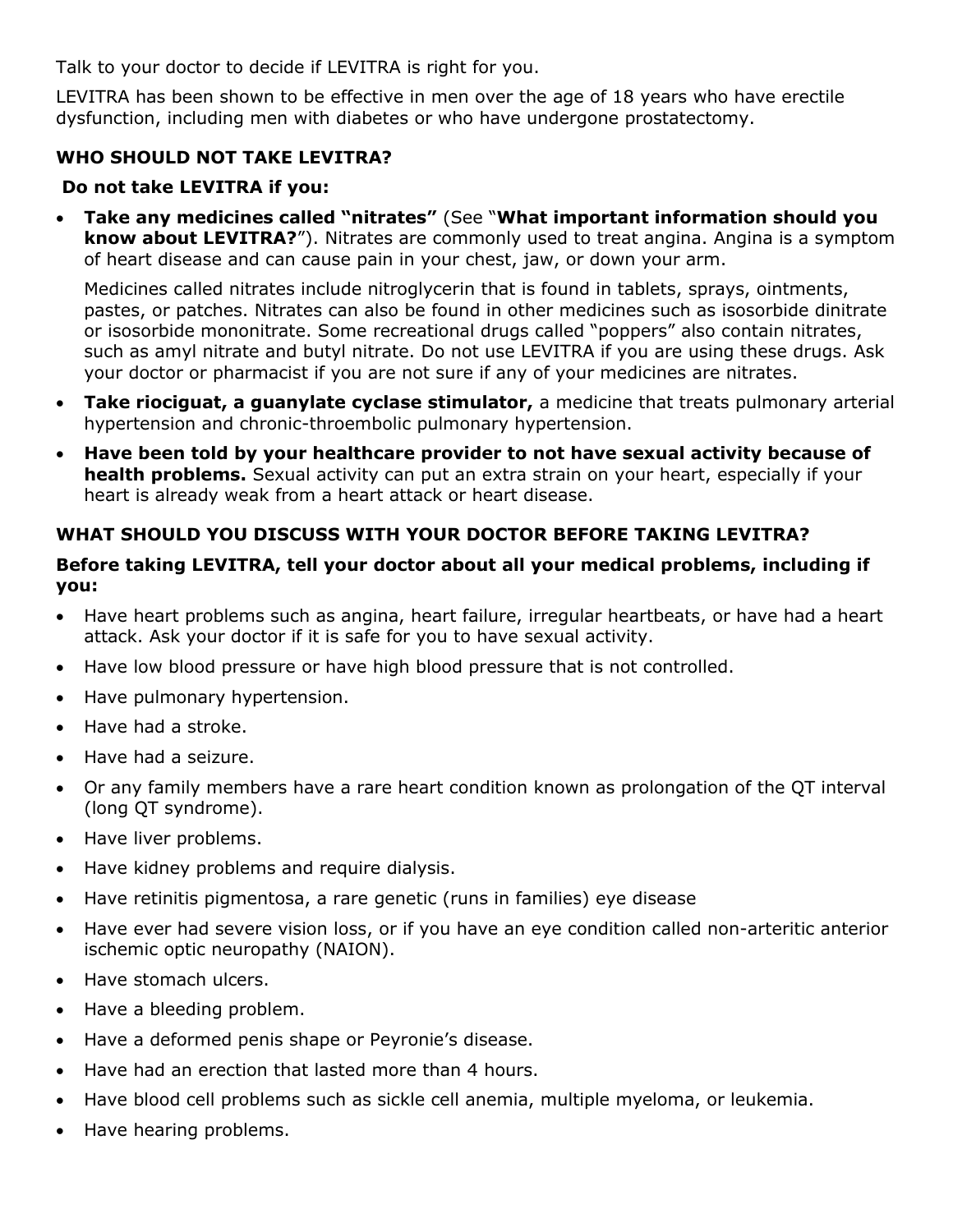# **CAN OTHER MEDICATIONS AFFECT LEVITRA?**

*Tell your doctor about all the medicines you take* including prescription and non-prescription medicines, vitamins, and herbal supplements. LEVITRA and other medicines may affect each other. Always check with your doctor before starting or stopping any medicines. Especially tell your doctor if you take any of the following:

- Medicines called nitrates (see "What important information should you know about LEVITRA?").
- Ketoconazole or itraconazole (such as Nizoral® or Sporanox®).
- Ritonavir (Norvir®) or indinavir sulfate (Crixivan®) saquinavir (Fortavase® or Invirase®) or atazanavir (Reyataz®).
- Erythromycin or clarithromycin.
- Medicines called alpha-blockers. These include Hytrin® (terazosin HCl), Flomax® (tamsulosin HCl), Cardura® (doxazosin mesylate), Minipress® (prazosin HCl), Rapaflo® (silodosin) or Uroxatral ® (alfuzosin HCl). Alpha-blockers are sometimes prescribed for prostate problems or high blood pressure. In some patients the use of PDE5 inhibitor drugs, including LEVITRA, with alpha-blockers can lower blood pressure significantly leading to fainting.
- You should contact the prescribing physician if alpha-blockers or other drugs that lower blood pressure are prescribed by another healthcare provider.
- Medicines that treat abnormal heartbeat. These include quinidine, procainamide, amiodarone and sotalol.
- Other medicines or treatments for ED.

# **HOW SHOULD YOU TAKE LEVITRA**

Take LEVITRA exactly as your doctor prescribes. **Do not take more than one LEVITRA a day.** Doses should be taken at least 24 hours apart. Some men can only take a low dose of LEVITRA because of medical conditions or medicines they take. Your doctor will prescribe the dose that is right for you.

- If you are older than 65 or have liver problems, your doctor may start you on a lower dose of LEVITRA.
- If you have prostate problems or high blood pressure, for which you take medicines called alpha-blockers, your doctor may start you on a lower dose of LEVITRA.
- If you are taking certain other medicines your doctor may prescribe a lower starting dose and limit you to one dose of LEVITRA in a 72-hour (3 days) period.

Take 1 LEVITRA tablet about 1 hour (60 minutes) before sexual activity. Some form of sexual stimulation is needed for an erection to happen with LEVITRA. LEVITRA may be taken with or without meals.

Do not change your dose of LEVITRA without talking to your doctor. Your doctor may lower your dose or raise your dose, depending on how your body reacts to LEVITRA.

Call your doctor or emergency room immediately if you accidentally took more LEVITRA than prescribed.

# **WHAT ARE THE POSSIBLE SIDE EFFECTS OF LEVITRA?**

The most common side effects with LEVITRA are headache, flushing, stuffy or runny nose, indigestion, upset stomach, dizziness or back pain. These side effects usually go away after a few hours. Call your doctor if you get a side effect that bothers you or one that will not go away.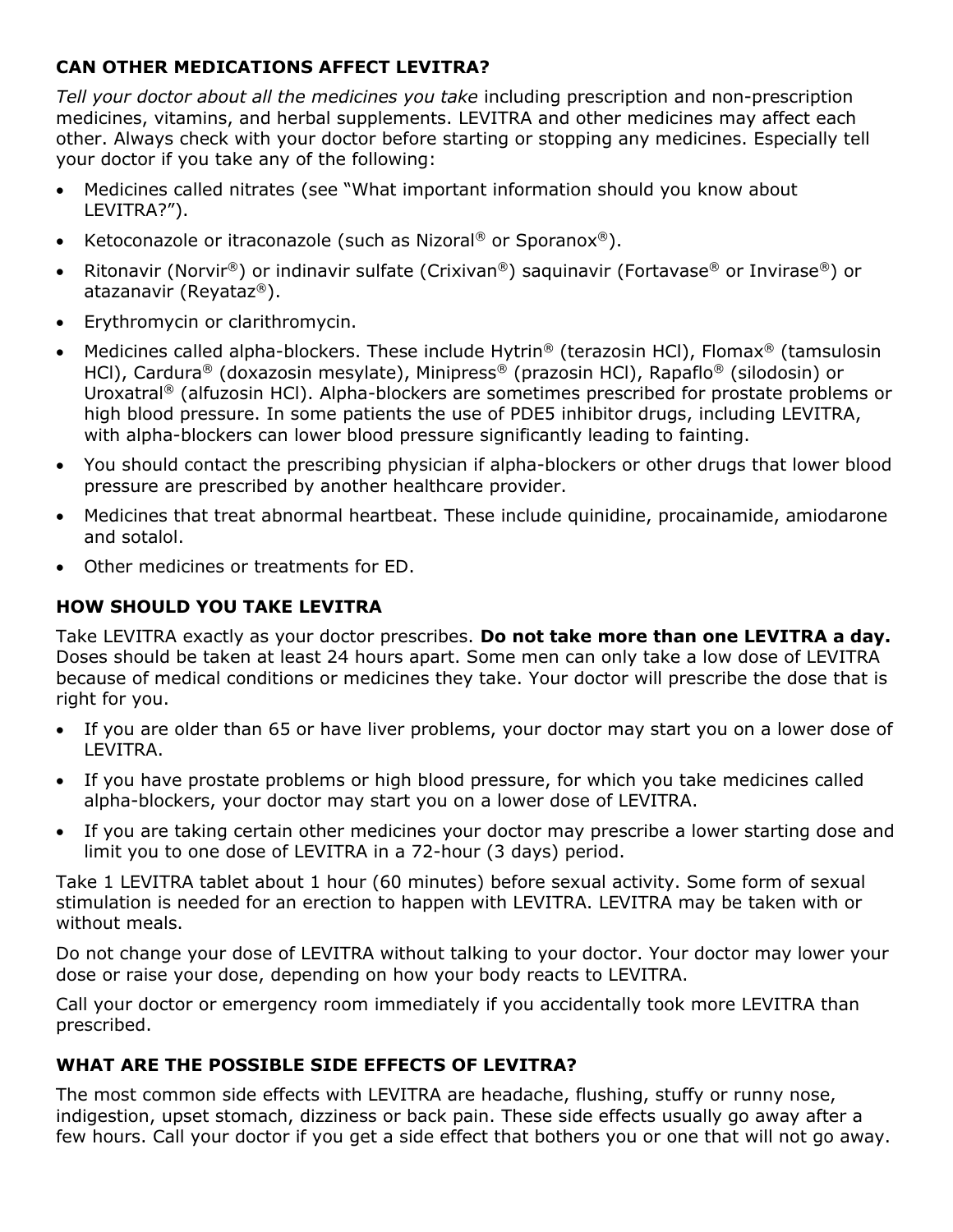# **LEVITRA may uncommonly cause:**

- **An erection that won't go away (priapism).** If you get an erection that lasts more than 4 hours, get medical help right away. Priapism must be treated as soon as possible or lasting damage can happen to your penis including the inability to have erections.
- **Color vision changes,** such as seeing a blue tinge to objects or having difficulty telling the difference between the colors blue and green.

In rare instances, men taking PDE5 inhibitors (oral erectile dysfunction medicines, including LEVITRA) reported a sudden decrease or loss of vision in one or both eyes. It is uncertain whether PDE5 inhibitors directly cause the vision loss. If you experience sudden decrease or loss of vision, stop taking PDE5 inhibitors, including LEVITRA, and call a doctor right away.

Sudden loss or decrease in hearing, sometimes with ringing in the ears and dizziness, has been rarely reported in people taking PDE5 inhibitors, including LEVITRA. It is not possible to determine whether these events are related directly to the PDE5 inhibitors, to other diseases or medications, to other factors, or to a combination of factors. If you experience these symptoms, stop taking LEVITRA and contact a doctor right away.

# **These are not all the side effects of LEVITRA. For more information, ask your doctor or pharmacist.**

Call your doctor for medical advice about side effects. You may report side effects to FDA at 1- 800-FDA-1088.

# **HOW SHOULD LEVITRA BE STORED?**

- Store LEVITRA at room temperature between 59–86° F (15–30° C).
- Keep LEVITRA and all medicines out of the reach of children.

# **GENERAL INFORMATION ABOUT LEVITRA**

Medicines are sometimes prescribed for conditions other than those described in patient information leaflets. Do not use LEVITRA for a condition for which it was not prescribed. Do not give LEVITRA to other people, even if they have the same symptoms that you have. It may harm them.

This leaflet summarizes the most important information about LEVITRA. If you would like more information, talk with your healthcare provider. You can ask your doctor or pharmacist for information about LEVITRA that is written for health professionals.

For more information you can also visit www.LEVITRA.com, or call 1-888-825-5249.

# **WHAT ARE THE INGREDIENTS OF LEVITRA?**

# **Active Ingredient:** vardenafil hydrochloride

**Inactive Ingredients:** microcrystalline cellulose, crospovidone, colloidal silicon dioxide, magnesium stearate, hypromellose, polyethylene glycol, titanium dioxide, yellow ferric oxide, and red ferric oxide.

This Patient Information has been approved by the U.S. Food and Drug Administration.

# **Products cited in LEVITRA USPI**

Norvir (ritonavir) is a trademark of Abbott Laboratories Crixivan (indinavir sulfate) is a trademark of Merck & Co., Inc. Invirase or Fortavase (saquinavir mesylate) is a trademark of Roche Laboratories Inc. Reyataz (atazanavir sulfate) is a trademark of Bristol-Myers Squibb Company Nizoral (ketoconazole) is a trademark of Johnson & Johnson